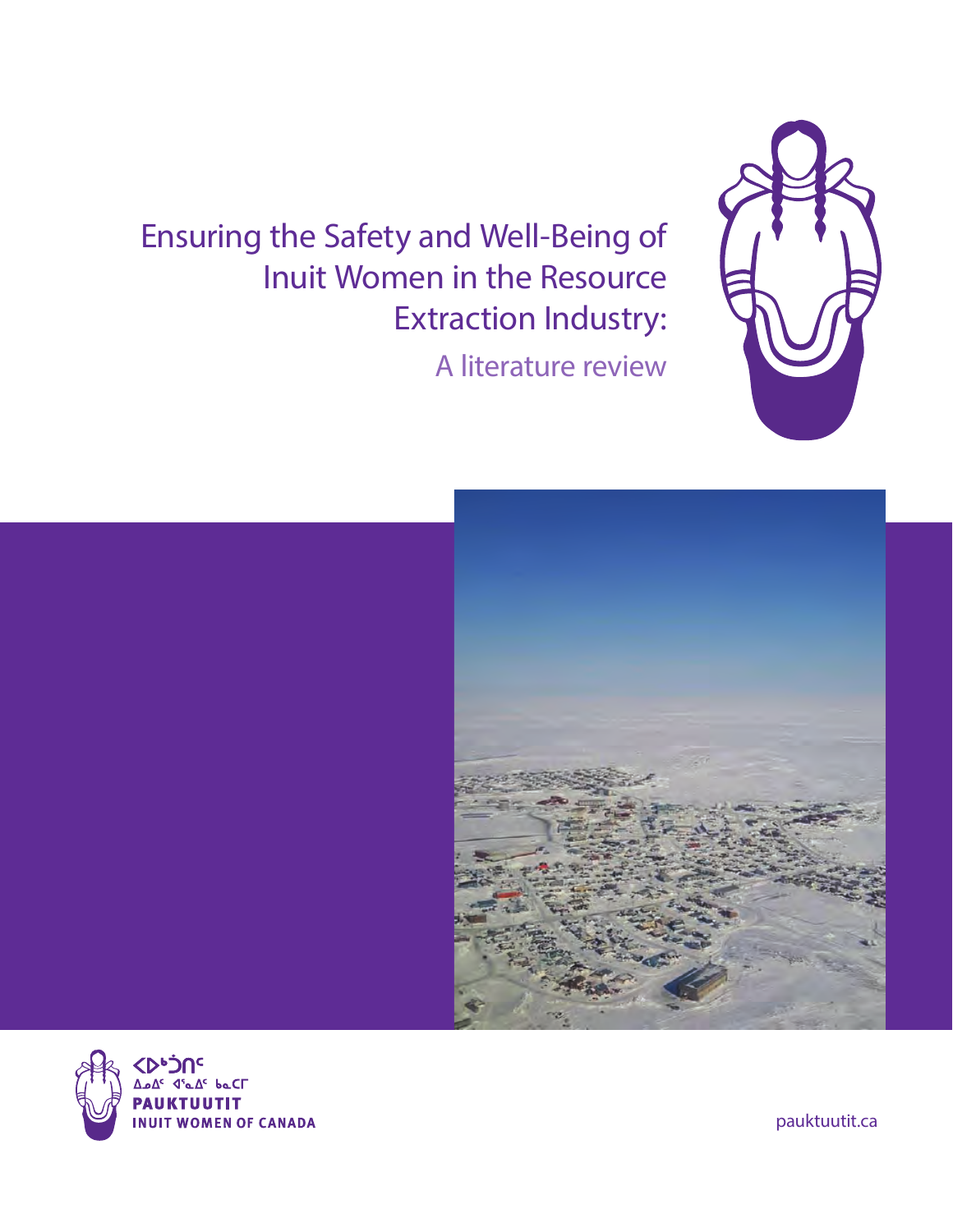### Acknowledgments

This literature review is an important component of a three-year project which addresses the economic security of Inuit women in the resource extraction industry. The literature review provides an overview of best practices regarding workplace safety in the industry in addition to presenting recommendations on how to best ensure the safety of Inuit women to all relevant actors. The review draws on human rights codes, legislations and frameworks that are both international and national in scope in order to highlight the roles and responsibilities of governmental, non-governmental and industry actors in safeguarding the well-being of Inuit women and communities.

The review has been written by Pauktuutit Inuit Women of Canada with the support of our project Advisory Committee. We are appreciative to the feedback, insights and knowledge of the Advisory Committee in the development of this literature review. This important work would not have been possible without their expertise and dedication to the project.

Funding for this research is provided by Women and Gender Equality Canada.

© Pauktuutit 2020 Prepared by Pauktuutit, Inuit Women of Canada, July 2020 ISBN 978-1-988671-05-5 Cover photo credit: David Poisey 1 Nicholas Street, Suite 520 Ottawa, ON Canada K1N 7B7

phone 1-800-667-0749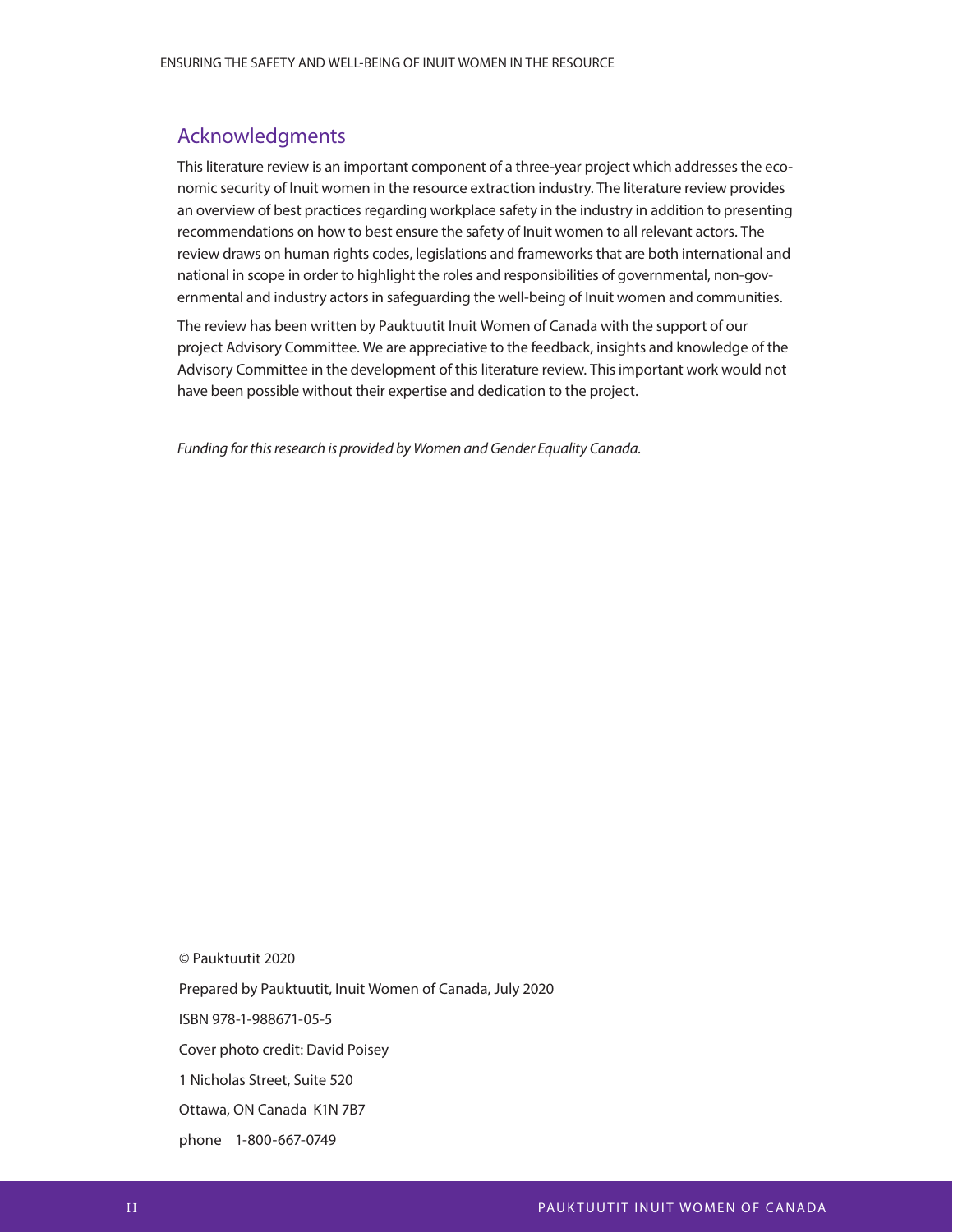# **Table of Contents**

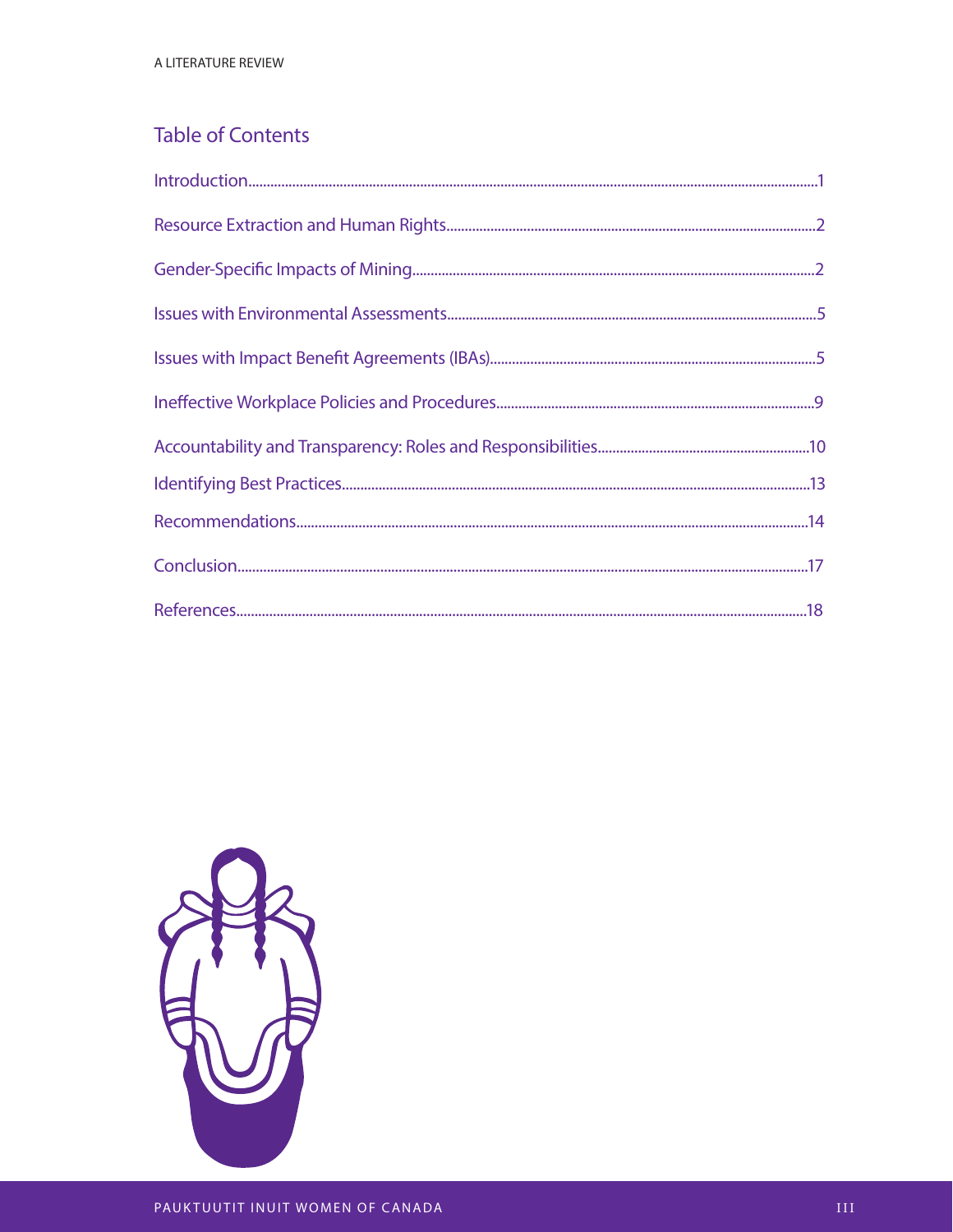### Introduction

Building on previous work around mining opportunities for Inuit women, Pauktuutit has received federal funding through the Department of Women and Gender Equality (WAGE) to address barriers Inuit women face in the resource extraction industry. Over three years, the project will identify workplace policies and practices that fail to address the issue of workplace sexual harassment and violence encountered by Inuit women in the resource extraction industry in addition to developing policies and procedures addressing current gaps in order to cultivate safe and secure workplace environments.

### **Background**

Mining and resource extraction in Canada's North offer significant economic opportunities for industry actors, their business partners, and Inuit women and their communities. In a study conducted by Pauktuutit Inuit Women of Canada (Pauktuutit) and the University of British Columbia (UBC) on the impact of resource extraction on Inuit women and their families in Qamani'tuaq (Baker Lake), Nunavut, 75% of women interviewed identified working in the resource extraction industry had "given their families good opportunities" (2016). Mining and resource extraction offer considerable possibilities for economic security and prosperity for Inuit communities and Inuit women, who often represent the largest portion of female workers in the mines.

Despite the economic prospects the resource extraction industry can offer Inuit communities, there are significant challenges that disproportionately affect Inuit women, including workplace sexual harassment and violence. In the aforementioned study, women reported that harassment and disrespect by Qablunaat (non-Inuit) was one of the most difficult challenges associated with working at mining sites. While this research offers a nuanced assessment of the impact of resource extraction on Inuit women in Baker Lake, there is little research or policy data regarding the scope and nature of workplace sexual harassment and violence encountered by Inuit women in the industry.

### **Literature Review**

This literature review will draw on human rights codes, legislations and frameworks that are both international and national in scope in order to highlight the roles and responsibilities of governmental, non-governmental and industry acts in safeguarding the well-being of Inuit women and communities.

The international human rights frameworks will provide an overview of how women human rights defenders address regional and community issues related to extractive operations. It will also highlight the responses of industry and state actors towards women human rights defenders, in addition to showcasing the global trends of gender-based violence associated with the resource extraction industry. Specific international human rights frameworks to be used in this literature review, which will present the international standards of human rights in relation to Indigenous peoples, include the United Nations Declaration on the Rights of Indigenous Peoples (UNDRIP) and the United Nations Declaration on Human Rights (UDHR).

National frameworks, such as the 94 Calls to Action by the Truth and Reconciliation Commission of Canada (TRC) and the Canadian Charter of Rights and Freedoms will also be assessed in order to emphasize the obligations of the Canadian government in preserving and improving the political, social and economic rights of Inuit women, children and communities. The roles and responsibilities of provincial and territorial actors with respect to ensuring the well-being of Inuit women and communities will also be outlined, as they pertain to legislation applicable to the four regions of Inuit Nunangat, respectively.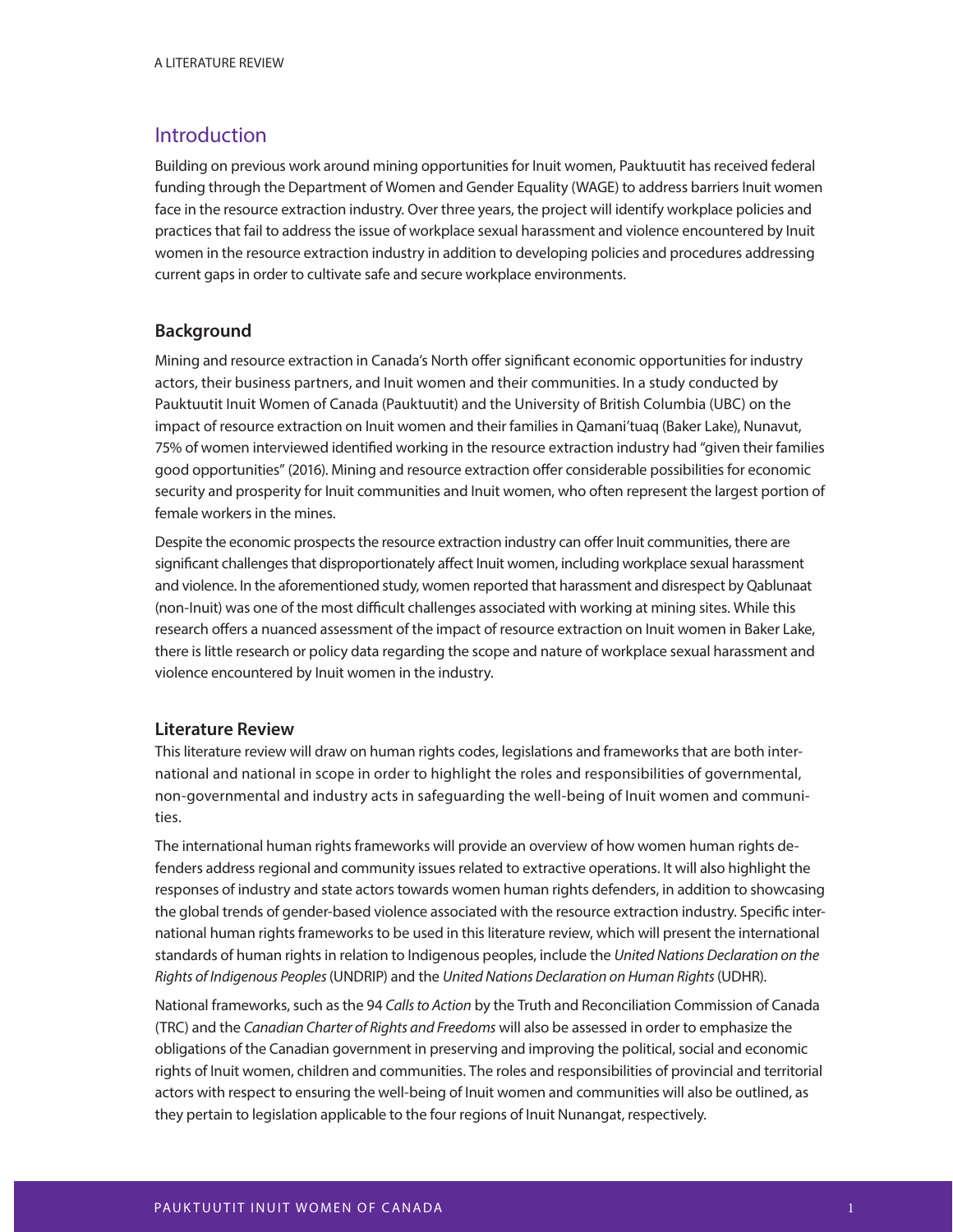### Resource Extraction and Human Rights

At the international level, there are numerous multi-state endorsements of women's and girls' rights under international law, including: the 1979 Convention on the Elimination of all Forms of Discrimination Against Women (CEDAW); the 1995 Beijing Declaration; and the 2015 Sustainable Development Goals. However, despite the introduction of these international conventions, most state-led assessments of resource extractive operations do not integrate a gendered analysis.

It is still very important to have a good understanding of international human rights standards, conventions and frameworks under which states, multinational corporations and extractive actors are obligated to ensure the well-being of Indigenous women and communities. The United Nations Commission on Human Rights recognizes that the rights of Indigenous Peoples are defined by the unique circumstances of (Handelsman, 2002):

a) their relationship with their homelands, territories and resources;

b) the social, cultural, spiritual, economic and political dimensions of their relationship to their homelands, territories and resources;

- c) the crucial collective aspect of this relationship; and,
- d) the significant intergenerational aspect of these connections to their identity and well-being.

Taking these factors into consideration, the International Labour Organization (ILO) has created conventions, declarations, and recommendations which are designed to protect groups that are most impacted by extractive operations, such as women, children and Indigenous peoples (Indigenous and Tribal Peoples Convention 169, 1989). The United Nations Guiding Principles on Business and Human Rights (UNGP) also outlines states and all business operations within it at have an obligation to uphold and respect human rights. Under the framework, state signatories of the UNGP must have mechanisms in place to address potential violations of human rights (United Nation Human Rights Council, 2011). In order to meet human rights obligations, business enterprises must have in place:

- policies appropriate to their size and circumstances;
- human rights due diligence (HRDD) processes to identify, prevent, mitigate and account for how they address their impacts on human rights; and
- processes to enable the remediation of any adverse human rights violations they cause or to which they contribute.

The Organization for Economic Cooperation and Development (OECD) Guidelines for Multinational Enterprises, which are also aligned with the UNGP, place a specific focus on worker's rights, human rights and labour relations. It calls for the respectful treatment of workers and the promotion of gender diversity in the workplace, which includes the protection of women against harassment and other physical related risks (Organization for Economic Cooperation and Development, 2011). Although international human rights conventions are fundamental to our understanding of state and industry human rights obligations, they often omit gender-specific analyses and impacts of extractive activities.

# Gender-Specific Impacts of Mining

The literature finds Inuit women are disproportionately affected by negative impacts of resource extraction. Indigenous Communities and Industrial Camps: Promoting Healthy Communities in Settings of Industrial Change examined gendered effects of industrial camps on neighbouring Indigenous communities and strategies to prevent and minimize negative impacts on community well-being (Gibson, Yung, Chisholm and Quinn, 2017).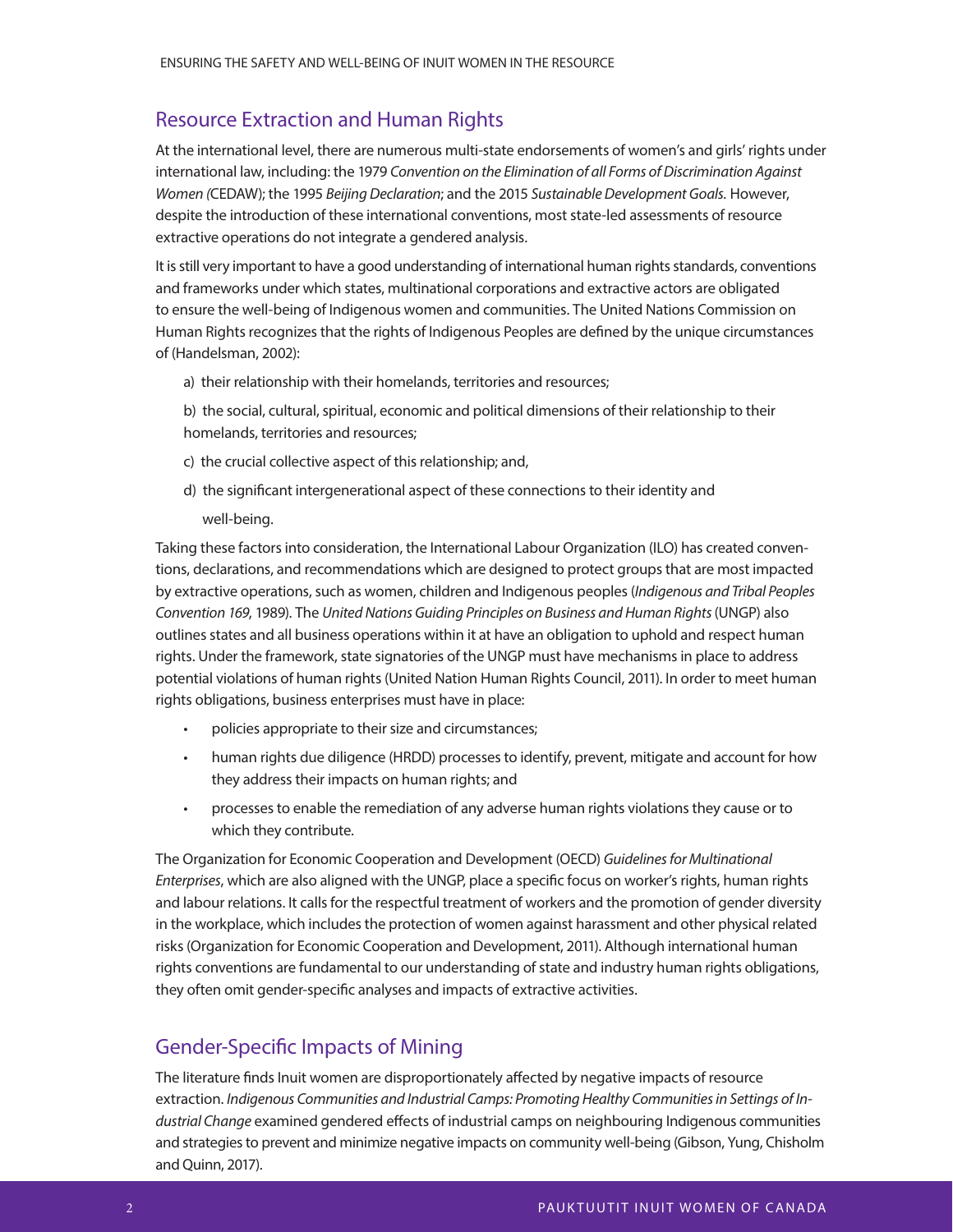The report noted Indigenous women experienced the most negative effects associated with industrial camps, including sexual harassment. Women also experienced the hyper-masculine culture and attitudes of the camps and transient workers, which heightened the risk of trafficking of Indigenous women and the cycles of sexual violence against Indigenous women (Gibson et al., 2017). Other negative effects included: an absence of meaningful relationships with local communities, poor wages, and racist and discriminatory employment practices (Gibson et al., 2017).

The Association for Women's Rights in Development (AWID) has noted the global experiences of women human rights defenders challenging extraction industry actors often meet tactics of criminalization, violence, sexual abuse and intimidation carried out against them and their communities. Women human rights defenders also face barriers to participating in negotiation and decision-making processes, criminalization, stigmatization, and militarization of their communities (2017). AWID has also emphasized that common experiences of women human rights defenders opposing extractive industries reflected global trends of repression and gender-specific violence perpetuated by corporate, government and non-governmental actors (2017). Furthermore, the Centre for International Cultures of Peru (CHIRAPAQ) noted in 2013 that the lack of industry regulation on the part of state governments has led to the exploitation of Indigenous peoples' territories and practices of work-related sexual violence against women. These findings are echoed in the Final Report of the National Inquiry into Missing and Murdered Indigenous Women and Girls (2019a) that noted "resource extraction projects can drive violence against Indigenous women in several ways, including issues related to transient workers, harassment and assault in the workplace, rotational shift work, substance abuse and addictions, and economic insecurity" (p. 584).

Oxfam Australia's report titled Women, Communities and Mining: the gender impacts of mining and the role of gender impact assessment (2009) and Oxfam International's report titled Position Paper on Gender Justice and the Extractive Industries (2017) also outlines negative gendered impacts of large-scale extractive projects. This included financially compensating men on behalf of families, therefore denying women access to the potential economic gains of mining projects, and limiting benefits for women, including lack of employment opportunities or meaningful consultation prior to project starts. The resulting shift away from gender equity within affected communities further disempowered women and compounded structural issues, such as poverty and food insecurity (Oxfam International, 2017). The creation of a transient and predominantly male workforce generated an influx of gender-specific health and social problems, including alcohol and substance use family violence, trafficking of women, gendered sexual violence, and workplace discrimination and harassment (Oxfam Australia, 2009).

Furthermore, Oxfam Australia (2009) reported extractive industries often create and/or exacerbate existing gender inequalities in local communities, which negatively impact women's rights to socio-economic prosperity and well-being. The 2017 Oxfam International report also highlighted the entrenched gender bias within the resource extraction industry, which prevented women's participation and access to associated socio-economic benefits.

### **Gender-Specific Negative Impacts of Mining in Inuit Nunangat**

Gendered and negative impacts associated with resource extraction are also reflected in research focused on Canada's North. Pauktuutit and UBC conducted qualitative (2014) and quantitative (2016) studies respectively focusing on the social and economic impacts of mining activity near Baker Lake, Nunavut. This research found Agnico Eagle's Meadowbank mine offered positive economic benefits for the community.

Inuit women reported that because of their employment in mining, they experienced financial independence and greater autonomy, improved family relationships and an enhanced quality of life. However, the women also discussed negative impacts of mining activity on the community, including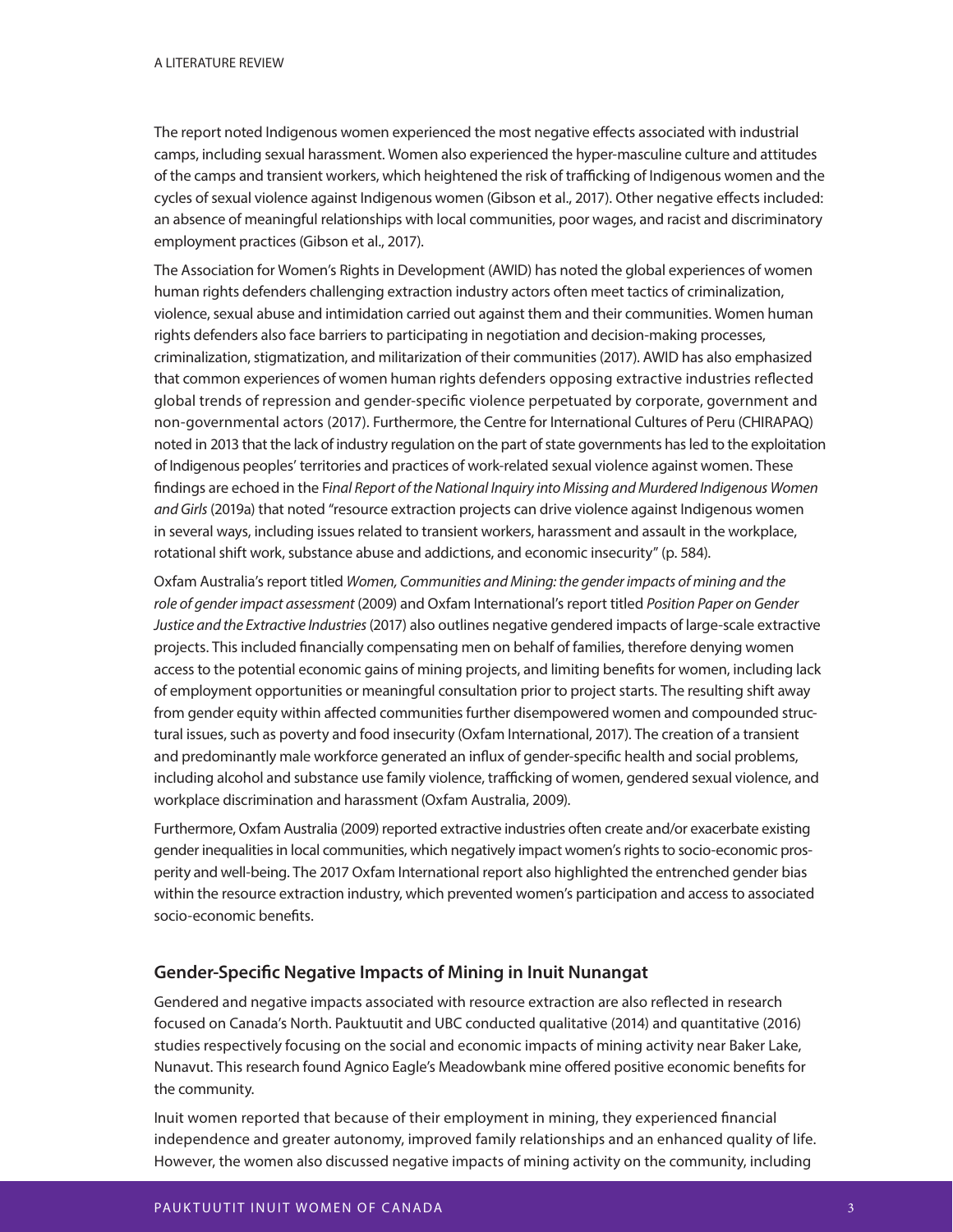language conflicts, favoritism of non-Inuit workers, disrespect by non-Inuit workers, stress, substance abuse, lack of financial literacy and access to a bank and a lack of knowledge about workers' rights (Pauktuutit and UBC, 2014). Inuit women also detailed that lack of adequate and affordable on-site childcare, along with the incidence and prevalence of sexual harassment and violence caused them to leave their temporary and contract positions at the mine (Pauktuutit and UBC, 2016).

Stories of sexual violence, harassment, and discrimination experienced by Inuit women in the resource extraction industry are also common in the media. In 2018, a female Inuk employee of Baffinland's Mary River mine spoke publicly about the regular discrimination and intimidation she experienced at the work site by non-Inuit mining employees (Nunatsiaq News, 2018). She also noted that Inuit women employed in the industry were targets of sexual harassment, racism and sexism. The article made direct links between these experiences and Inuit women's ability to participate safely in the mine; for example, while Inuit employees accounted for 20% of the mine's workforce in 2016, that percentage decreased to 12.5% in early 2017.

The Canadian Research Institute for the Advancement of Women (CRIAW) has also noted that Indigenous women and communities in Canada's North are disproportionately affected by the negative impacts of resource extraction, whereby women bear the burden of mining and extraction projects without access to potential benefits (Steinstra, Clow, Baikie, Stinson and Manning, 2016). The influx of workers to resource-based com- munities impacted local infrastructure where limited, inadequate and affordable housing, lack of health and social services, and food insecurity were present obstacles (Steinstra et al., 2016a). Specific gendered negative impacts also included increased substance use, greater incidents of sexual violence and trafficking, and increased encounters of on-site sexual harassment and racial discrimination (Steinstra et al., 2016a).

#### **Gendered Division of Labour**

Literature highlighted in this section presents positive and negative impacts of resource extraction on mining-affected communities. The literature analyzing mining activities in Inuit Nunangat and Canada's North demonstrates the gender-specific negative impacts of extraction on Inuit women and the correlating effects on their ability to access potential socio-economic benefits. National and international literature cite that, on average, women in the resource extraction industry make less money than men and occupy more entry level and administrative roles (Women in Mining Canada, 2010; Women in Mining Canada, 2016). This is consistent with findings by Gibson, Yung, Chisholm and Quinn (2017), who noted Indigenous women in the resource extraction industry faced racism and discrimination in employment practices, including wage disparity and unequal access to employment opportunities.

To further illustrate, in 2016, Inuit women represented 60% of women working at the Meadowbank mine and were more likely to be temporary workers (Pauktuutit and UBC, 2016). Despite representing over half of all women working at the mine, they accounted for only 6.5% of the permanent workforce (Pauktuutit and UBC, 2016). Moreover, Inuit women tended to hold unskilled positions, and were often relegated to housekeeping, administrative, and food services positions stereotypically seen as *female jobs*, highlighting the gendered division of labour Inuit women experience while employed in the industry (Steinstra et al., 2016a; Pauktuutit and UBC, 2016). This gendered division of labour at mining sites is particularly detrimental for Inuit women, as housekeeping activities situate Inuit women near the largely temporary and transient male workforce, therefore increasing their risk of experiencing sexual harassment and violence (Pauktuutit and UBC, 2016).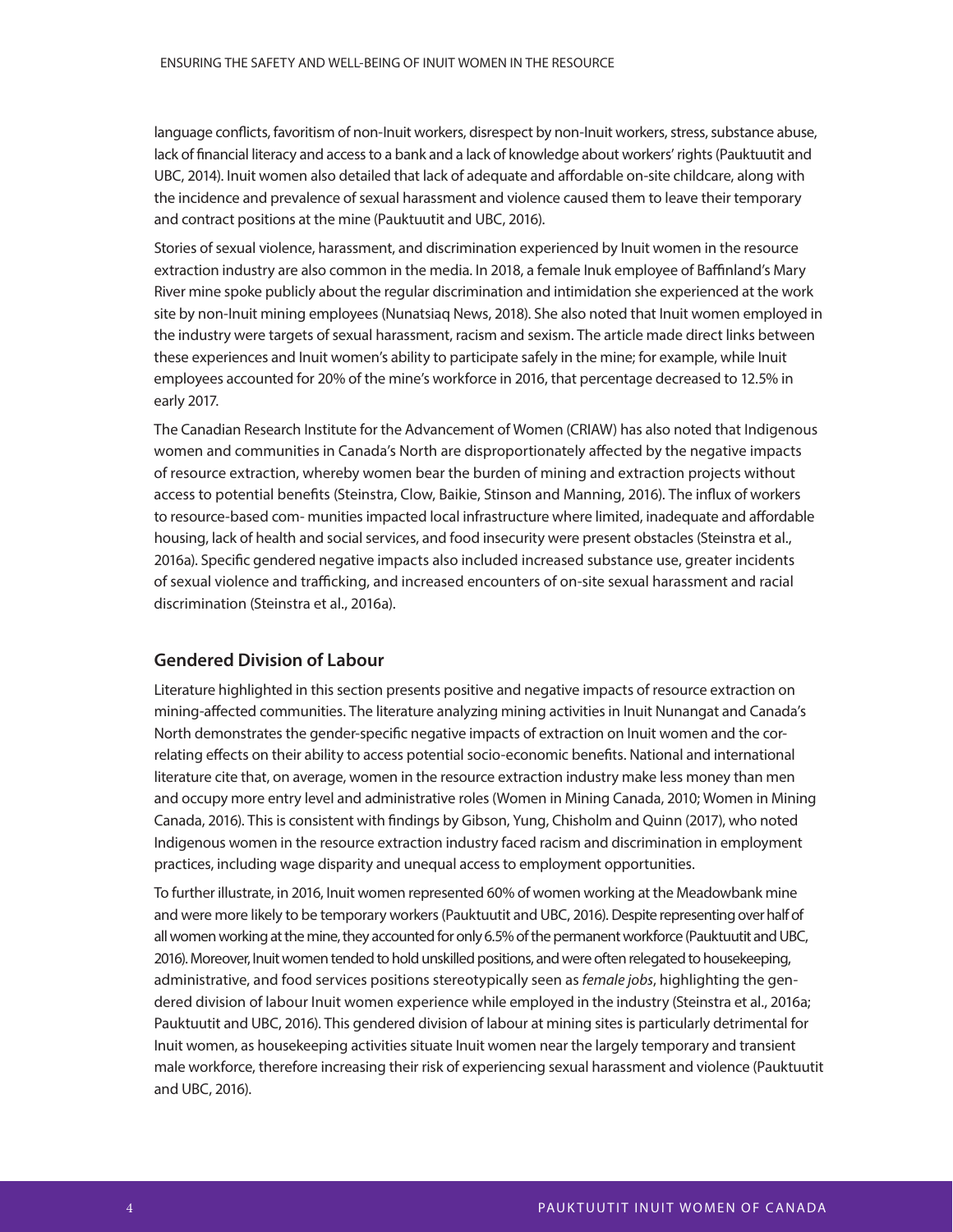### Issues With Environmental Assesments

According to the Canadian Environmental Assessment Agency (2018), EAs include identifying potential negative environmental effects and developing measures to mitigate them. In the case of mining, EAs evaluate possible impacts a project may have on the environment where the mining site will be physically located. Research by Dalseg, Kuokkanen, Mills and Simmons (2018) has revealed women are underrepresented in all aspects and stages of resource governance, from pre-project decision-making, including EA processes, to implementation and monitoring. The same study found that Indigenous women were excluded from adequate and meaningful participation in EA processes for the Voisey's Bay and Meadowbank mines and the Mackenzie Gas Project.

There is a discrepancy between some sources regarding the Voisey's Bay case, as it is often cited as a success story in relation to women's participation in EAs (Cox and Mills, 2015; Dalseg et al., 2018; O'Faircheallaigh, 2011); however, Innu (other Indigenous inhabitants of the area) and Inuit women organized themselves independent of the EA process, collectively asserting themselves and making submissions to the EA panel (Cox and Mills, 2015; O'Faircheallaigh, 2011). Despite their self-directed participation, Inuit women's input and presence were limited to the public portion of the EA review process; confirming that meaningful inclusion of Indigenous women in the EA process must be safeguarded by formal and binding commitments (Archibald and Crnkovich, 1999). Others have reported that when women are consulted during EA processes, it is often an inadequate and inequitable process (Gibson and Kemp, as cited in O'Faircheallaigh, 2011). Given women are most negatively impacted by resource extraction projects, it is concerning that their involvement in EAs is limited, as it leads to the omission of their needs and concerns from IBA negotiations.

The scope of EAs is limited and lacks a GBA lens because existing EA processes concentrate on environmental impacts, not socio-economic, cultural, collective, or gendered impacts (Dalseg et al., 2018; Stinson and Levac, 2016). Stinson and Levac (2016) note that although women and Indigenous peoples experience most of the negative effects tied to resource extraction, it is not mandatory that EA panels consider gendered impacts.

Limiting the discussion to potential environmental impacts can exclude women from the conversation, as women's perspectives often embrace socio-economic, familial and community impacts (Archibald and Crnkovich, 1999; Stinson and Levac, 2016). Additionally, in most EA processes, when women's concerns have been included, they are usually framed in terms of employment and economic development (Cox and Mills, 2015; Dalseg et al., 2018). Because gender-based impacts are not included in formal EA processes, there are no strategies in place which mitigate potential harms such as workplace harassment and violence.

# Issues With Impact Benefit Agreements (IBAS) and Inuit Impact Benefit Agreements (IIBA)

In overarching terms, IBAs are negotiated between two parties and outline the terms and conditions under which a proposed project may commence and/or expand (Gibson and O'Faircheallaigh, 2015). Provisions surrounding IBAs or IIBAs, to be discussed later in this review, are outlined in each of the land claim agreements for the four regions of Inuit Nunangat (Inuvialuit, Nunatsiavut, Nunavik and Nunavut). Steinstra, Levac, Baikie, Stinson and Manning (2016) accounted that some Indigenous communities view IBAs as an opportunity to establish reciprocal relationships whereby they can secure socio-economic benefits. IBAs can result in gains to communities impacted by resource extraction by way of royalties, direct employment, education and training, and increased procurement and business opportunities (Archibald and Crnkovich, 1999; Steinstra et al., 2016b).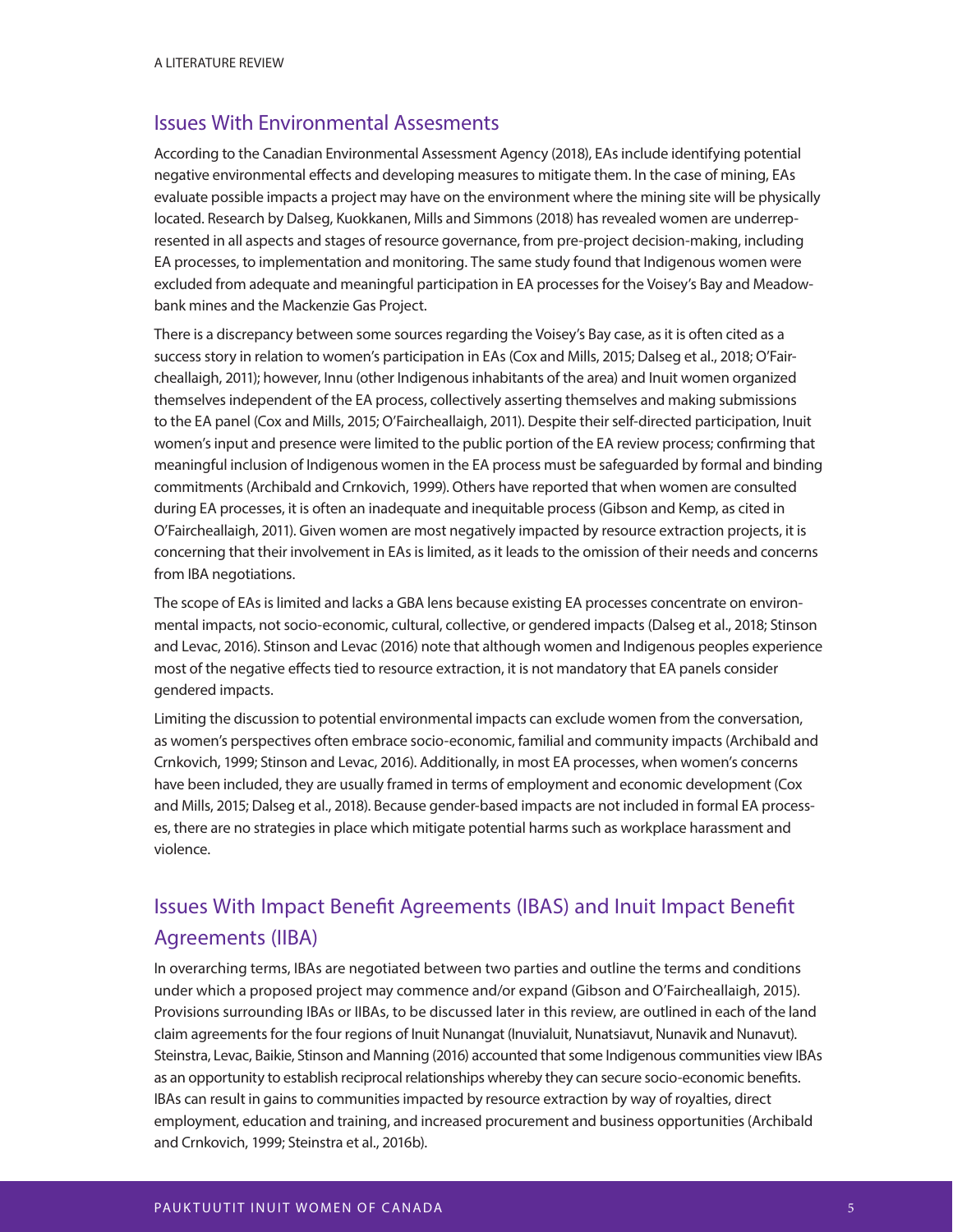Specifically, employment is a significant factor in IBAs, as it is a tangible and measurable benefit (Cox and Mills, 2015). In the case of Voisey's Bay, Inuit women are given highest preference for employment, as outlined in the IBA between Voisey's Bay Nickle Company (VBNC) and the Labrador Inuit Association (LIA), now the Nunatsiavut Government (Steinstra, Levac, Baikie, Stinson, Clow and Manning, 2016). More specifically, the Voisey's Bay agreement addresses women's employment through reporting on the number of Inuit women hired, implementing a cultural leave policy, and establishing IBA Implementation Coordinators - positions that have been held by Inuit women (Gibson O'Faircheallaigh, 2015). Although employment opportunities and targets for Inuit women are noted in many IBAs, it has been reported that women, and Inuit women in particular, are more often relegated to 'feminized' jobs in administration or house- keeping. Despite the benefits associated with IBAs, the agreements have been critiqued for a variety of reasons. Steinstra, Levac, Baikie, Stinson, Clow and Manning (2016) noted IBAs are viewed as corporate social responsibility initiatives rather than practices of meaningful relationship building between corporations and mining-affected communities. Similarly, Gibson, Hoogeveen, MacDonald and the Firelight Group (2018) indicated Indigenous communities do not recognize current impact assessment systems as mechanisms to protect individual or collective rights; instead, communities observe the current system as one that allows industries to undertake massive mining and extraction development projects to accelerate their companies' economic growth.

Much like EA processes, Inuit women do not consistently experience full, equitable and meaningful participation in IBA negotiations. Gibson and O'Faircheallaigh (2015) confirmed that women, youth and Elders are often excluded from negotiation processes. This is consistent with Steinstra, Levac, Baikie, Stinson, Clow and Manning's (2016c) findings that negotiations and agreements were made without support to meaningfully engage women, Indigenous peoples and other diverse community members. With respect to the IBA negotiations at Voisey's Bay, Archibald and Crnkovich (1999) noted that the inclusion of Inuit women was not formally planned, but rather incidental. At the time of the negotiation, Inuit women had been largely absent from IBA negotiating teams and the LIA Board of Directors, which directly impacted factors and conditions included in the final agreement. Additionally, IBAs are often privately negotiated (Steinstra et al., 2016c). In the case of Voisey's Bay, Inuit women were not invited to participate, made aware of the negotiation process, or informed of the content in the agreement-in-principle (Archibald and Crnkovich, 1999). As such, for there to be informed consent from the community, all community members must have access to information about the IBA development and negotiation process (Gibson and O'Faircheallaigh, 2015).

Similar to EA processes, IBAs and IBA processes also lack a GBA lens (Steinstra et al., 2016b). With respect to employment provisions outlined in the Voisey's Bay IBA, it was noted that the employment plan needed to address barriers Inuit women face, including lack of education, training, and childcare (Cox and Mills, 2015). It is important to note here that a gender-based and intersectional analysis would provide a framework for examining the employment provisions, among many other provisions outlined in IBAs, and allow for reflection on issues and questions such as: which women will benefit from these opportunities and what individual and collective barriers do Inuit women face in obtaining employment?

#### **Transparency of IBAs**

As previously noted, there exists a lack of transparency sur- rounding provisions set out in IBAs. Additionally, wherever agreements are available to the public, there is lack of access to the detailed information within them. Confidentiality provisions around IBAs make it difficult for community members to access and understand the agreements, which erodes the principle of a full, open and frank relationship between all affected parties (Diges, 2016).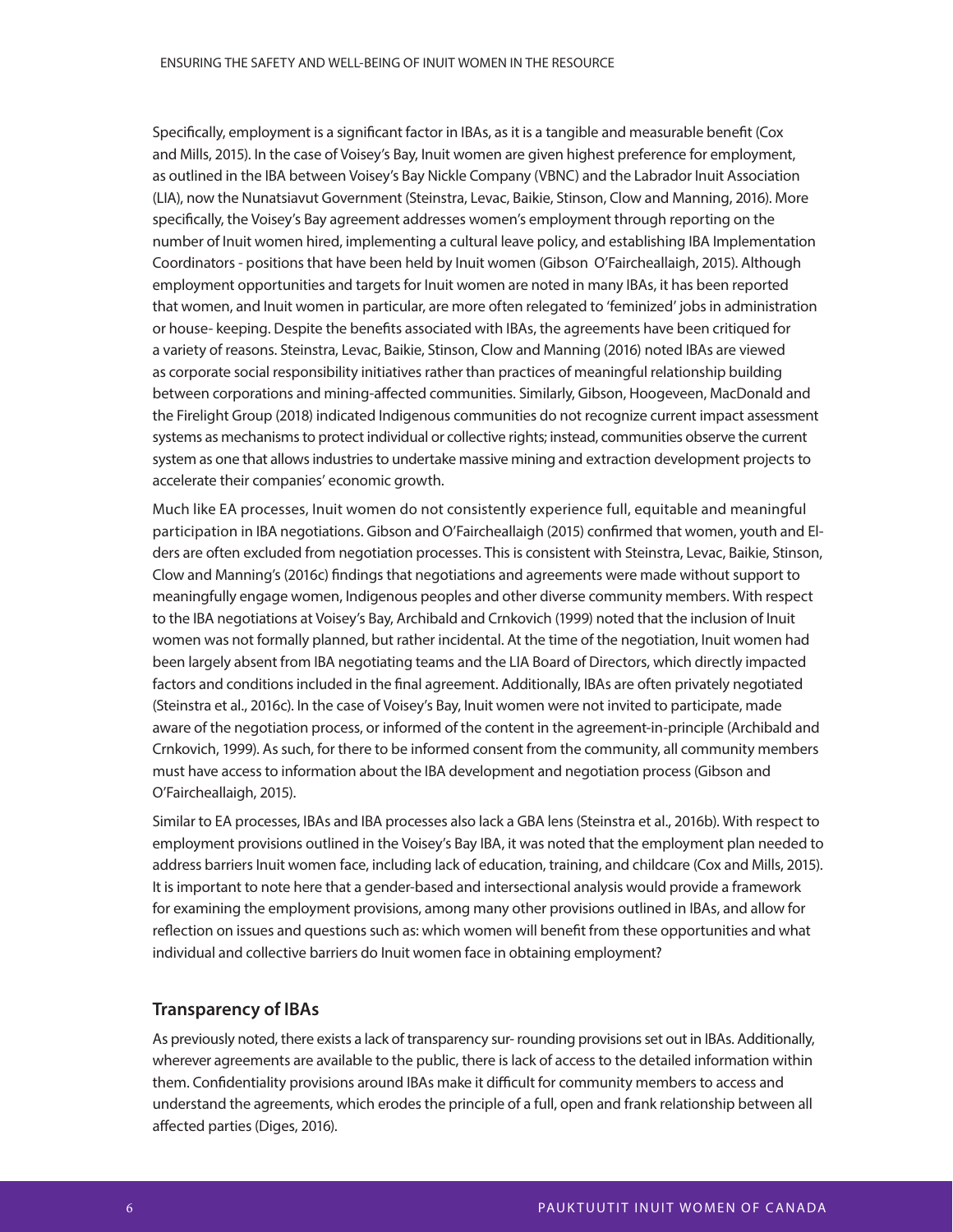In 2016, Diges argued that if one portion of the IBA is modified, it can change the whole scope and nature of the project in question. As such, meaningful implementation of IBAs requires: a streamlined development and implementation process; an evolved, accepted and informed implementation of provisions cited in the IBA; open communication between parties negotiating IBAs; and the capacity of negotiating parties to implement provisions such as employment targets (Diges, 2016). It was also noted that although in principle IBAs are binding obligations, in practice this is often not the case. Furthermore, it is difficult to enforce IBAs against third parties, especially governmental actors and their duty to consult, which interferes with the effectiveness of the whole IBA framework (Diges, 2016). As such, Diges (2016) maintained that litigation remained the principal means of enforcement of rights in an IBA process.

### **Focus of IBAs: Region-Specific Illustrations**

The land claims agreements of Inuit Nunangat have mechanisms in place to address resource royalty sharing and IIBAs, excluding the Inuvialuit Settlement Region, which will be discussed in subsequent sections. Article 25 of the Nunavut Land Claims Agreement (NLCA) states Inuit must directly benefit from resource development revenues and Inuit have the right to be paid an amount equal to 50% of the first CAD\$2 million of resource royalty received by the Government of Nunavut in a calendar year and 5% of any additional resource royalty generated (Nunavik Tunngavik Inc. and the Government of Canada, 2009). The NLCA outlines that project benefits must: be consistent with and promote Inuit cultural goals; contribute to achieving and maintaining a standard of living among Inuit equal to non-Inuit in the Nunavut Settlement Area and across the country; and relate to the nature, scale and cost of the project, as well as its direct and indirect impacts on Inuit. Other matters considered appropriate for Inuit benefits in the NLCA include availability of training at all levels, safety and health, use of Inuktut in the workplace, information flow and interpretation, and housing and accommodation.

Article 26 of the NLCA states that no major development project may commence until an IIBA is finalized and may include any matter connected with the major development project that could have detrimental and/or positive impacts on Inuit communities. Article 26 also specifies that IIBAs can be renegotiated throughout the life of a project, which allows for greater flexibility to include and/or incorporate gender impact assessments and greater measures of accountability, such as regular public reporting.

It is important to note however, that the focus of the NLCA in relation to IIBAs is centered on potential economic impacts, with little to no emphasis on the importance of workplace safety in the industry for Inuit employees. Furthermore, the NLCA specifies that the negotiation of an IIBA is completely voluntary and negotiating parties can agree that an IIBA is not required for the commencement of a project. Additionally, there is no guarantee that items such as safety, health and access to information will be included in IIBAs. A 2016 review of Baffinland's Mary River IIBA conducted by the Qikiqtani Inuit Association (QIA) provided additional insight into Nunavut's IBA (re)negotiation and agreement processes. The purpose of the IIBA review was to ensure the negative impacts associated with the Mary River mine were minimized and the project was providing benefits to Inuit (Qikigtani Inuit Association [QIA], 2017). As the regional representative actor, QIA ensures that Baffinland Irons Mines Corporation meets its IIBA commitments. As the operator, Baffinland is solely responsible for training and hiring of Inuit and providing procurement and/or business opportunities to Inuit. However, QIA's review outlined that the IIBA had not been implemented in a way that benefited Inuit for a variety of reasons, including QIA's lack of organizational capacity to monitor the agreement due to its complexity and the use of legal and ambiguous language (QIA, 2017).

Regulation and accountability were the key themes that emerged from the analysis of the NLCA and QIA's 2017 review of the Mary River site: namely, how can all parties ensure IIBAs are effectively implemented when the provisions of the agreement are often unclear and ambiguous? It is also important to note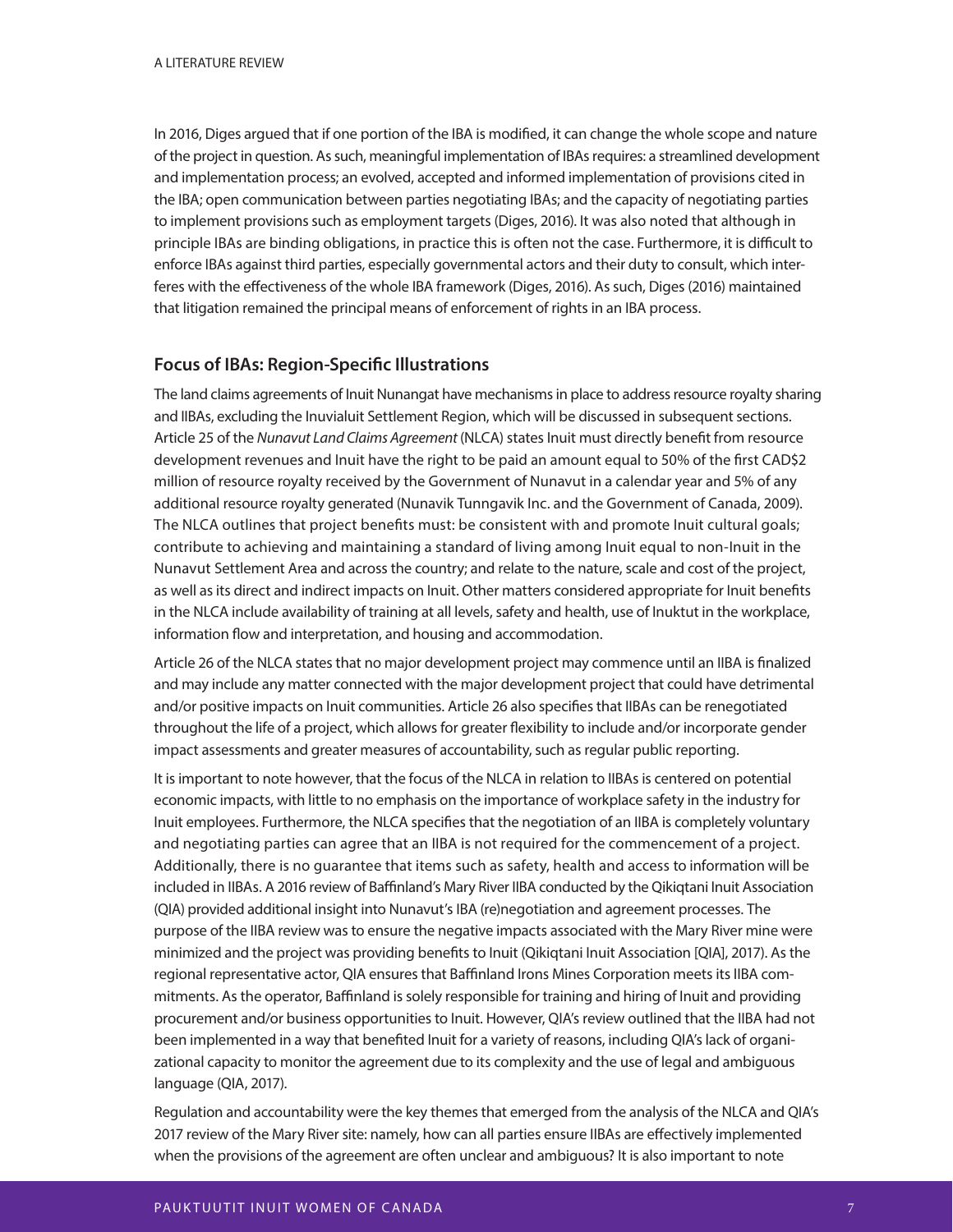that current IIBA provisions focus on maximizing economic revenue benefits; workplace safety has not been incorporated as a key provision of the IIBA. This translates into a lack of gender-based content in the development of community consultation and site expansion phases. Additionally, the review stated there was a steady decrease of Inuit employment at Baffinland despite IIBA commitments to training and employment (QIA, 2017).

Similarly, the Nunavik Land Claims Agreement reasserts Inuit rights, titles, interests and jurisdictions in the Nunavik Inuit Settlement Area (Makivik Corporation and the Government of Canada, 2008). With respect to resource development, the agreement outlines that projects may not be operational until an agreement is reached between the proponent and the land claims representative in the form of an IBA. Matters related to IBAs include: establishment of an advisory committee; employment rotation reflecting Nunavik Inuit needs and preferences; business opportunities for Inuit in Nunavik; use of Inuktut in workplaces of protected areas, services and facilities; environmental concerns; access to and flow of information; and the development, (re) negotiation and implementation of IBAs (Makivik Corporation and the Government of Canada, 2008).The Nunavik Inuit Mining Policy notes Inuit must receive direct and indirect social and economic benefits during the exploration, development and operating phases of mining activities (Makivik Corporation, 2014). The policy objectives place an emphasis on sustainable mining development in the region through the mitigation of negative social and environmental impacts and establishing open dialogues. With regards to increasing social and economic benefits, the policy focuses on preferential hiring for Inuit and ensuring the availability of training and educational opportunities.

It is important to note that in relation to both the Nunavik Inuit Mining Policy and the Nunavik Land Claims Agreement, provisions relating to gendered impact assessments and workplace safety, particularly geared towards attaining higher rates of employment of Inuit women, can seamlessly be classified under matters relevant to IBA development. However, there are no requirements that workplace safety be explicitly included in IBAs; it is directly left to the prerogative of the parties who are negotiating agreements, whose focus is often limited to economic benefits and opportunities. Additionally, there is no discussion around the composition of the membership of advisory committees or of the individuals and parties who negotiate IBAs. The importance of incorporating a gender-inclusive lens when designing community consultations or deliberating (re)negotiations of agreements is overlooked. As such, there are no accountability mechanisms to ensure that IBAs are negotiated to reflect the interests and concerns of Inuit women and communities.

The Labrador Inuit Land Claims Agreement also outlines guiding principles of IBA development, based on the premise that benefits derived from major development projects must be consistent with and promote Inuit cultural goals and well-being (Labrador Inuit Association and the Crown, 2005). More specifically, matters appropriate to IIBA negotiations include employment and training, Inuit involvement in management, income sharing, use of Inuktitut in the workplace, and Inuit social and cultural protection (Labrador Inuit Association and the Crown, 2005). Likewise, Section 10 of the Inuvialuit Final Agreement outlines Participation Agreements and states:

**'…except as otherwise agreed by Inuvialuit Land Administration, before exercising his guaranteed right of access, a developer must have concluded a valid Participation Agreement (PA) with the Inuvialuit Land Administration setting out the rights and obligations of the parties respecting the activity for which the access is being granted.' (Inuvialuit Regional Corporation and the Crown, 2005, p. 26).**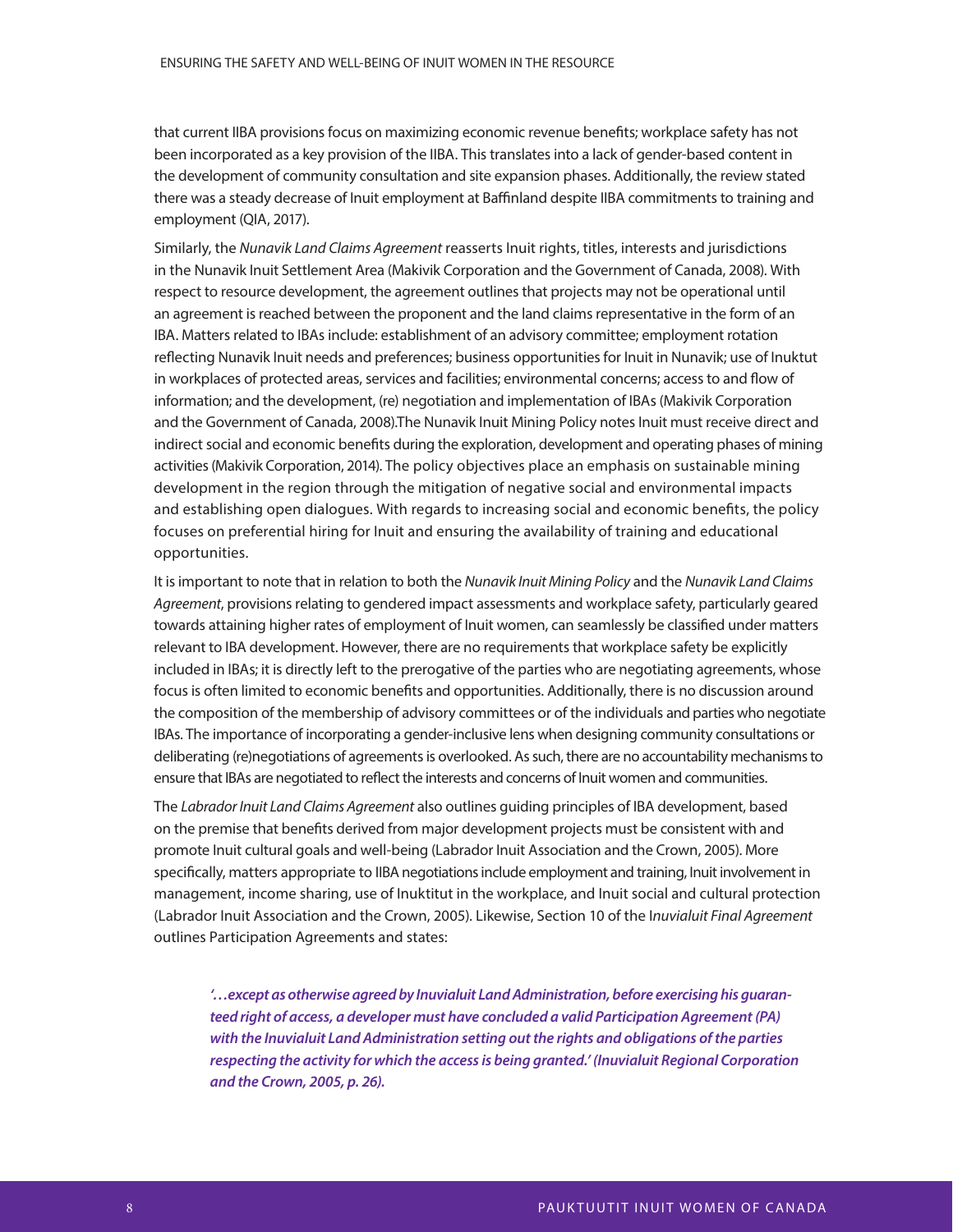Terms and conditions that may be incorporated into the PA include training and education, procurement contracts, employment, and equity participation benefits (Inuvialuit Regional Corporation and the Government of Canada, 2005). With respect to monitoring and evaluation of the agreement, section 10 notes that parties involved in the PA have the right to monitor and inspect the activities outlined in the PA. However, it is important to mention that this is not mandatory, which makes it difficult to ensure parties are held accountable to the agreed upon terms and conditions.

The benefits associated with resource extraction in the Inuit context, particularly the emphasis placed on economic revenue in the land claims agreements, has been further investigated in an IBA toolkit designed by the National Aboriginal Health Organization (NAHO). The toolkit highlighted that the objective of IIBAs is to ensure certainty of Inuit benefiting from resource development, which is largely framed as increased access to job and training opportunities for Inuit communities (NAHO, 2009). The goal of Inuit negotiators is to ensure the proper use of their land, reduce (un)anticipated adverse effects of industry activities and ensure the greatest degree of economic benefi t to communities. An overview of the various regional mining policies and land claims has highlighted that IIBAs mainly focus on economic revenue generation and place less emphasis on social aspects, such as workplace safety, gender-inclusive frameworks of impact assessment and consultations, health, and cultural well-being.

The IBAs also do not address the impacts of the strenuous and arbitrary two weeks in/two weeks out schedule of extractive operations. The disruptive schedules often exacerbate existing issues within communities such as access to affordable childcare in addition to disrupting family dynamics, which further contribute to violence against women and children in homes (Pauktuutit and UBC, 2014). Furthermore, because the agreements are often not transparent, it is difficult to assess how and/or to what extent IIBA provisions are being implemented.

## Ineffective Workplace Policies and Procedures

Existing workplace policies and procedures fall short of guaranteeing Inuit women's safety working in the resource extraction industry. Publicly-available policies and procedures surrounding workplace violence, sexual harassment, health and safety, and human rights for resource extraction companies presently operating in the North do not include a gendered approach; they do not address the needs of women, generally, with no mention of Inuit women, specifically, nor do they focus on how women experience the workplace differently than men (Barrick Gold Corporation, 2012, 2017, 2018; De Beers Group of Companies 2012, 2017; Glencore, 2011, 2017). Given that women, more specifically Indigenous women, bear many of the negative impacts of extractive industries, the lack of an intersectional gender-based analysis (GBA+) is concerning. Though many of the policies detail the companies will not tolerate sexbased discrimination, the focus is based on race or class or gender, not how these intersecting factors impact Inuit women's experiences in the workplace.

The same publicly available workplace policies and procedures did not include distinct, stand-alone sexual harassment and violence policies. Issues surrounding harassment and violence were predominately found embedded within two types of documents: codes of conduct and human rights policies. Codes of conduct for Barrick Gold Corporation (2017), De Beers Group of Companies (2017) and Glencore (2017) mentioned general workplace harassment and noted harassment of any form would not be tolerated. Barrick Gold Corporation (2017) and Glencore (2017) both included references to specific forms of harassment, including sexual harassment. The Employee Human Rights Policy for De Beers Group (2012), stated that "…physical, sexual, racial, religious, psychological, verbal or any other forms of harassment, threat or abuse, whether manifested in behaviour, language or gesture is strongly condemned and will not be tolerated" (p. 8). Although De Beers Group (2017) noted that harassment may manifest in gestures, behaviors and/or language and all reviewed policies clearly indicated that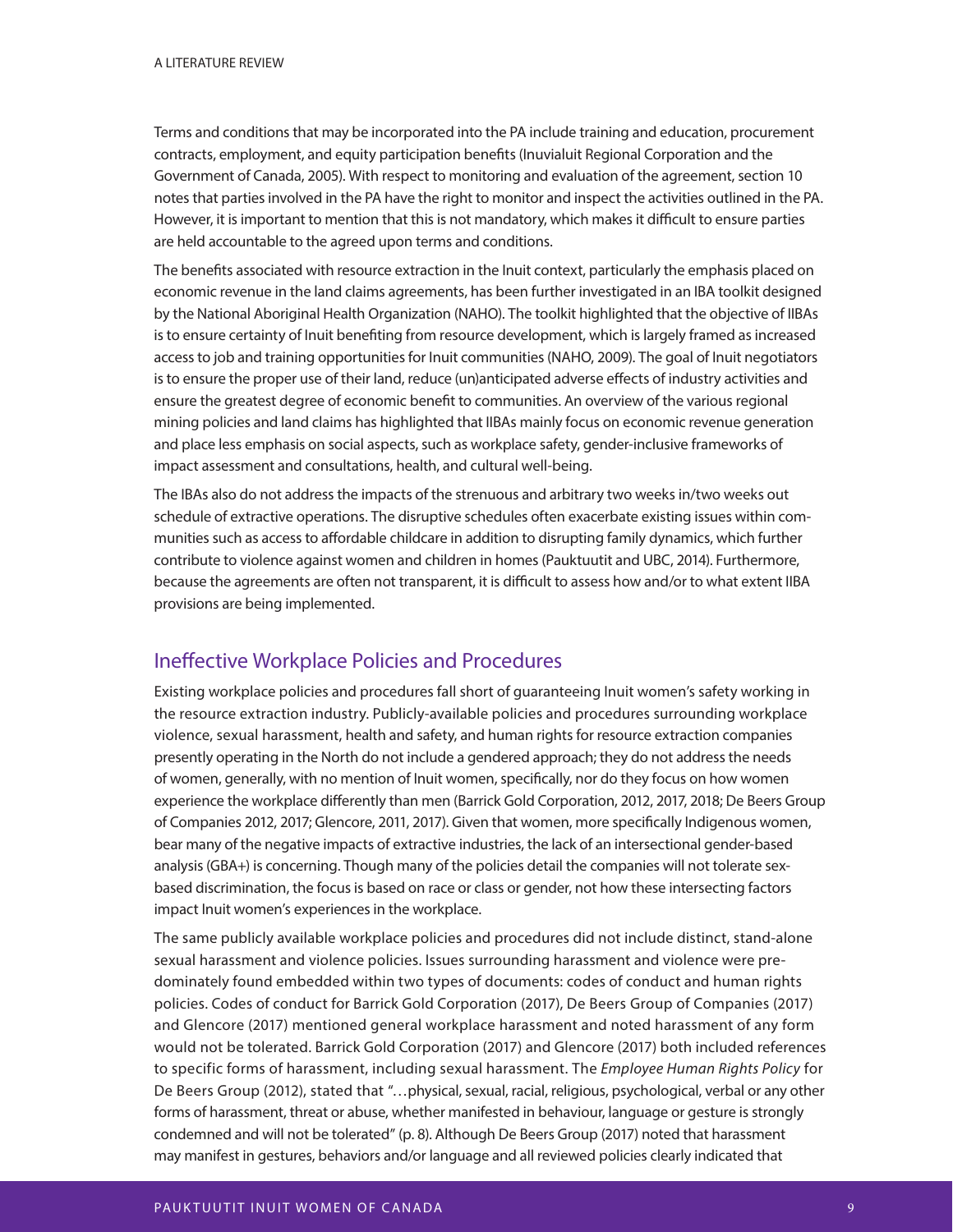sexual harassment and/or abuse would not be tolerated, they did not provide clear definitions of what specific behaviours constituted sexual harassment. To effectively ensure Inuit women's safety, policies and procedures must be clear and incorporate the experiences of Inuit women in the workplace.

### Accountability and Transparency: Roles and Responsibilities

### **Roles of Federal and Provincial/Territorial Governments**

As outlined in the Human Rights Act (2010) of Newfoundland and Labrador, one cannot discriminate on the grounds of "race, colour, nationality, ethnic origin, social origin, religious creed, religion, age, disability, disfigurement, sex, sexual orientation, gender identity, gender expression, marital status, family status, source of income and political opinion" (Section 9, chapter H-13.1). Similarly, the Quebec Charter of Rights and Freedoms states that "every human being has a right to life, and to personal security, inviolability and freedom." It further states that one cannot harass a person on the grounds of race, colour, sex, gender identity or expression and that "every person who works has a right, in accordance with the law, to fair and reasonable conditions of employment which have proper regard for [their] health, safety and physical well-being" (Section 10, chapter C-21).

The Northwest Territories Human Rights Act (2019) similarly outlines that one cannot discriminate based on "race, colour, ancestry, nationality, ethnic origin, place of origin, creed, religion, age, disability, sex, sexual orientation, gender identity or expression" (p. 11). The Nunavut Human Act echoes the same principles and states that an individual cannot be discriminated on the grounds of races; colour; ethnic origin; religions; sex; family status; and sexual orientation (2004, p. 3). The Act also states that "no personal shall, on the basis of a prohibited ground of discrimination, harass any individual or class of individuals." (p. 4).

The roles and responsibilities of state governments to implement and safeguard the rights of Indigenous peoples are outlined in the United Nations Declaration on the Rights of Indigenous Peoples (UNDRIP). This declaration aims to recognize the rights of Indigenous peoples and enhance relations between state governments and Indigenous peoples based on principles of justice, democracy, respect for human rights and non-discrimination (United Nations General Assembly, 2007). Article 21 states that Indigenous peoples have the right to the improvement of their economic and social conditions in areas of education, employment, vocational training, housing, sanitation, health and social security. The same article also identifies that state governments must take all effective measures to ensure the continuing improvement of the economic and social conditions of Indigenous Elders, women, youth and communities. With regard to the well-being of Indigenous women specifically, Article 22 states that governments must take measures to ensure Indigenous women and children enjoy full and guaranteed protection against all forms of violence and discrimination.

Additionally, state governments must also ensure that Indigenous peoples have the right to determine and develop priorities for the development and/or use of their land, territories and other resources. Finally, Article 32 of the UNDRIP notes that "States shall consult and cooperate in good faith with the indigenous peoples concerned through their own representative institutions in order to obtain their free and informed consent prior to the approval of any project affecting their lands or territories and other resources, particularly in connection with the development, utilization or exploitation of mineral, water or other resources." It is important to note UNDRIP does not consider gendered impacts and is not representative of the unique needs, realities and priorities of Inuit women and communities. However, when Articles are read together, it provides insight into the roles and responsibilities of federal and provincial/territorial governments in ensuring the mental and physical well-being of Inuit women and communities. This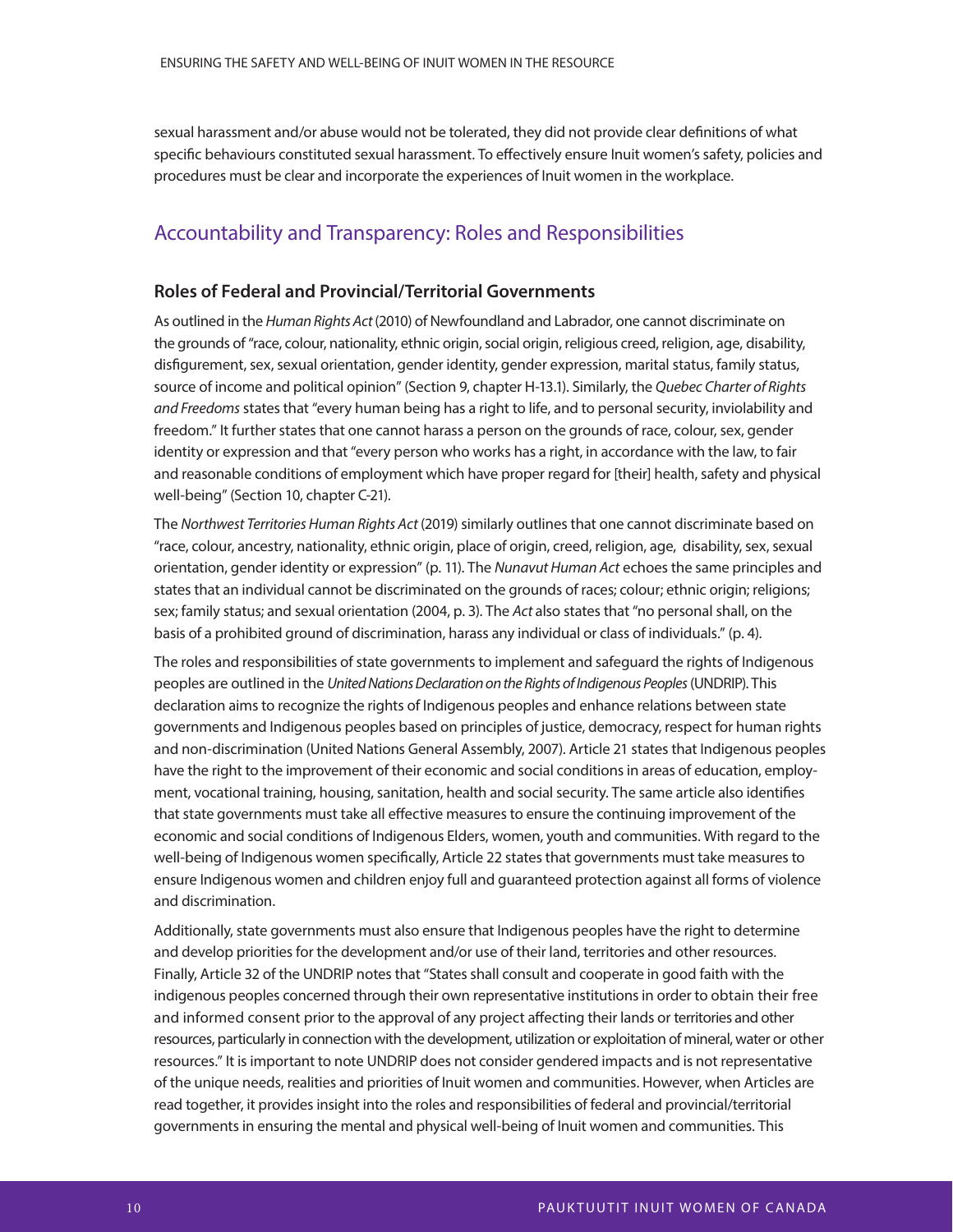includes Inuit self-determination in the spheres of economic development, which incorporates the safeguarding of free, prior and informed consent; adequate and meaningful representation of Inuit women in decision-making processes; and ensuring the safety and well-being of Inuit women and communities. Within Canada, the roles and responsibilities of federal and provincial/territorial governments in preserving the rights and well-being of Inuit women and communities are reflected in the passage of Bill C-262 in Canada's House of Commons, which aims to ensure that the laws of Canada are in harmony with the UNDRIP (Bill C-262, 2016).

In 2015 the Truth and Reconciliation Commission of Canada (TRC) presented 94 Calls to Action highlighting the roles and responsibilities of the Canadian government in preserving and improving the political, economic and social state of Indigenous peoples in Canada (Truth and Reconciliation Commission of Canada [TRC], 2015).

The TRC called for the federal government to commit to meaningful consultations, build respectful relationships and obtain free, prior and informed consent of Indigenous peoples before proceeding with economic development projects. The TRC also highlighted the role of the federal government in ensuring Indigenous peoples have equitable access to jobs, training and education opportunities, in addition to gaining long-term sustainable benefits from economic development. However, the Calls to Action presented by the TRC do not discuss the safety of Indigenous women in detail, nor do they provide a GBA on how economic reconciliation will include Indigenous women in decision-making processes. Yet, the Calls to Action emphasize Indigenous rights to sovereignty over land and resources, as well as the right to participate fully in the economy. As such, in conjunction with the UNDRIP, the Calls to Action emphasize the role of the federal government in ensuring that extraction industry actors operate with consent of Indigenous communities and are engaged in equal partnerships with affected communities to ensure the safety and prosperity of Indigenous women and communities.

The role and responsibilities of the federal and provincial/ territorial governments in ensuring the well-being of Inuit women and communities are further acknowledged in Sections 15 and 35 of the Canadian Charter of Rights and Freedoms (1982, s 6(2)(b)). Section 35 of the Charter recognizes and reaffirms the existing rights of Indigenous peoples based on treaties and land claims agreements, although the rights are not clearly defined. Various Supreme Court cases, however, have resulted in the inclusion of cultural, social, political and economic rights over territories and resources under Section 35 (Asch, 1984). Although not specific to Indigenous peoples, Section 15 of the Charter states every individual is equal before and under the law and has the right to equal protection and benefit of the law without discrimination based on race, sex, religion, national or ethnic origin, age, or mental or physical disability. As highlighted in previous sections, the role and responsibilities of federal and provincial/ territorial governments to secure and maintain the well-being of Inuit women and communities have been defined in international and national legislations and policies, however, the same degree of clarity and accountability does not exist in the roles and responsibilities of the resource extraction industry.

### **Responsibility of the Industry**

The literature on the adverse effects of extraction on women and recommendations around measures the industry can implement to mitigate the negative gendered impacts of mining is expansive. Oxfam Australia's report on the role of gender impact assessments argues that mining operations exacerbate existing gender inequalities and often result in women experiencing discrimination and harassment in the workplace (Oxfam Australia, 2009).

The same report states that extractive companies often fail to adequately consult with women when negotiating access to land, resources and IBAs, thus undermining the legitimacy of decision-making processes (Oxfam Australia, 2009). However, there is little discussion of the roles and responsibilities of the industry, mainly because of the lack of meaningful and effective accountability mechanisms.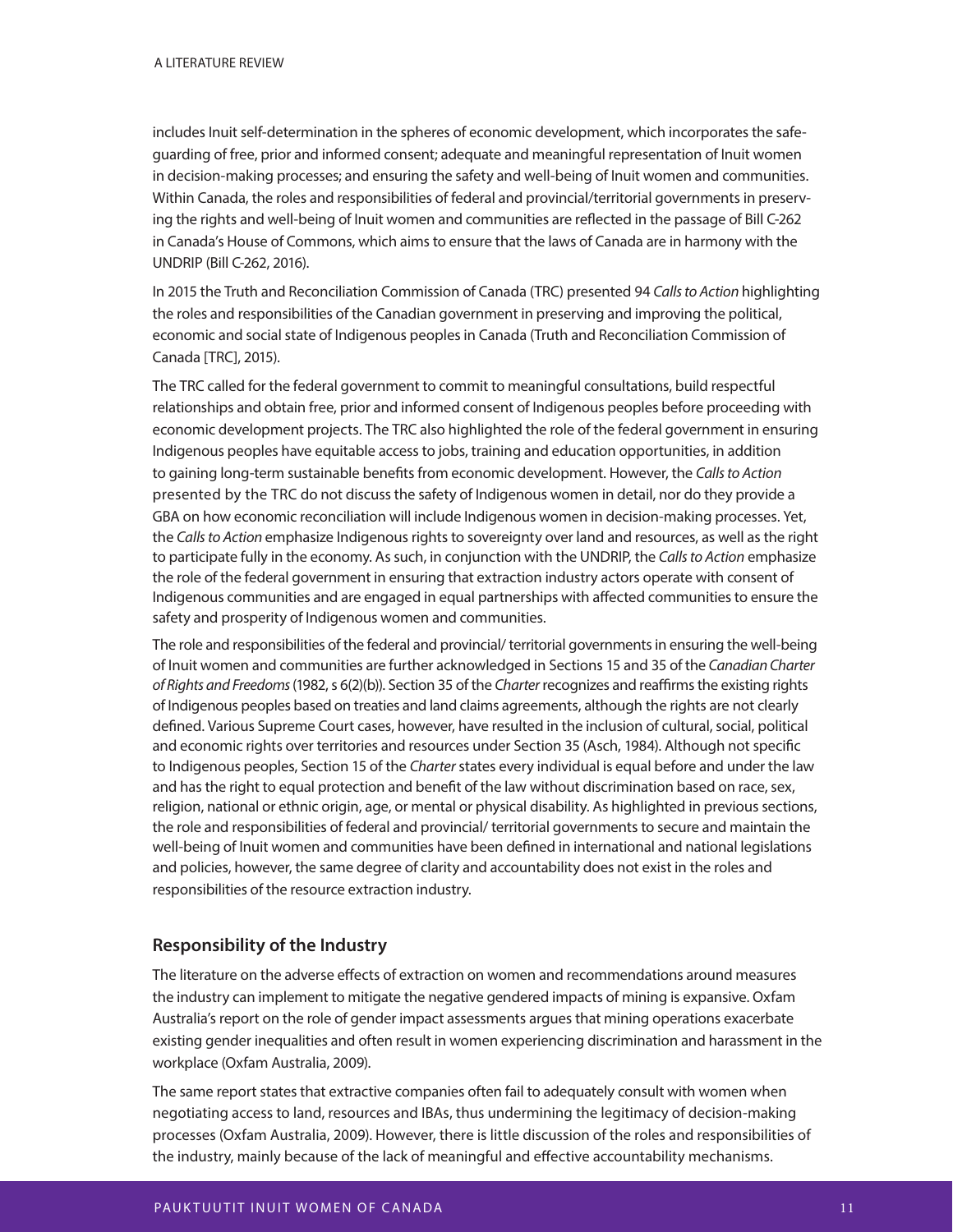There is a consensus among scholars that the industry, in conjunction with community and regional partners, is responsible to ensure that development projects cultivate positive socio-economic opportunities for Indigenous women and communities (Oxfam Australia, 2017; Oxfam International, 2017; Association for Women's Rights in Development, 2017; National Inquiry into Missing and Murdered Indigenous Women and Girls, 2019b).

As previously noted, specific provisions designating roles and responsibilities of industry actors are often incorporated in IBAs. However, there are insufficient mechanisms for monitoring and evaluating the role of industry -- who is responsible for ensuring that resource extraction companies include and conduct gender impact assessments, ensuring the assessments are implemented, and for measuring its effectiveness? Despite international frameworks like the UNDRIP, the lack of comprehensive legally binding international instruments to address human rights abuses by transnational corporations, combined with gaps and inconsistencies in national judicial systems, continue to be pervasive problems (Association for Women's Rights in Development, 2017). There is an acute lack of standardized mechanisms and/ or regulatory policies in place to hold resource extraction actors accountable and these issues are also acutely reflected in the Inuit context.

The reference point for industry regulation in the Nunavut region is tied to the NLCA and the Nunavut Planning and Project Assessment Act. This federal act focuses on land use planning and assessment of the ecosystem and socio-economic impacts of development projects in the Nunavut Settlement Area. The Nunavut Planning Commission (NPC) and the Nunavut Impact Review Board (NIRB) were established under the NLCA to set out directions for land use planning that recognize the significance of responsible economic development, conservation and the well-being and self-reliance of Inuit. When a development project proposal is submitted, a review is conducted, which may include a public and/ or closed hearing to consider its socio-economic and environmental impacts. Afterwards, a final decision is made by NIRB and a report is submitted to the Government of Nunavut for final approval.

The NLCA also allows for two parties to not enter into an agreement or sign an IIBA. Specific factors that are considered during the revision phase of a project include: identifying the purpose and necessity of the project; determining if the project would protect and enhance the existing and future community well-being in the designated area; confirming if the project reflects the priorities and values of the communities; and recognizing the anticipated environmental and socio-economic impacts of the project. The formal process in Nunavut does not require a GBA of potential impacts of resource extraction projects on Inuit women, families and communities. As such, the development and implementation of gender-specific impact assessments, community consultations and IIBA negotiation methods are not practiced in the review process for current projects.

In 2018, the Department of Economic Development and Transportation of the Government of Nunavut stated that Nunavut's participation in the regulatory process was conducted through NPC and NIRB, as well as other permits and licenses (Department of Economic Development and Transportation, Government of Nunavut, 2018). The Government of Nunavut admitted that its regulatory role was limited because it did not possess ownership or responsibilities for land management; however, there was potential for an increased role following the continued devolution of the NLCA concerning areas of land. The presentation also highlighted that potential impacts associated with development projects could be effectively managed through collaborative and comprehensive industry re- views and monitoring reports.

The 2016 Meadowbank gold mine socio-economic monitoring report completed by Agnico Eagle Mines was required by the NLCA and identified unanticipated effects associated with the operation. The report recommended mitigation measures related to factors including employment, income, education, training, individual and community wellness, health and safety, and community infrastructure. The report also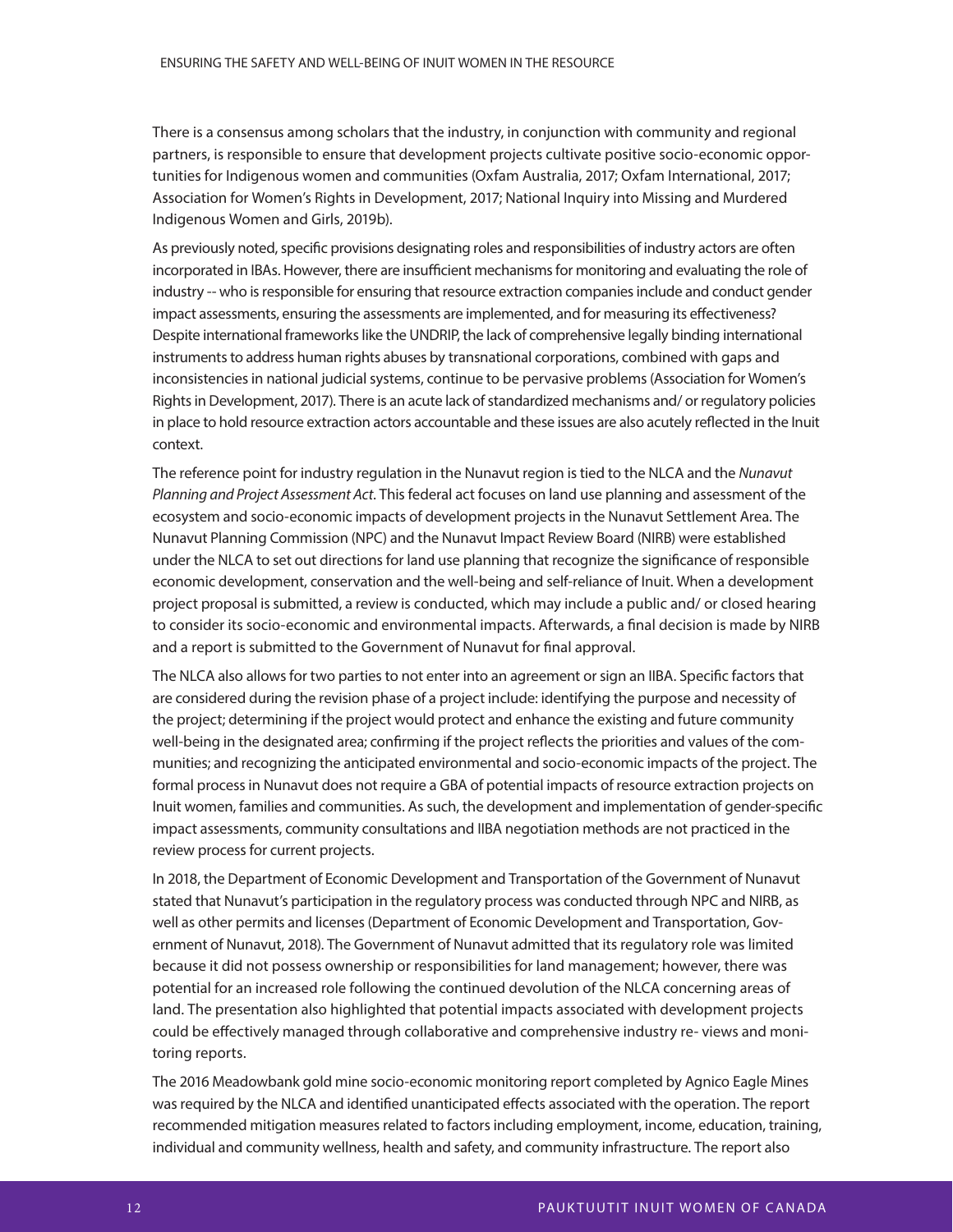noted that most of the issues identified had successful results, with the exceptions of high turnover rates and the proportion of Inuit employed by skill level. Similarly, the monitoring report required by NIRB and completed by Baffinland Iron Mines Corporation for the Mary River mine in 2016 assessed the socio-economic performance of the project and monitored barriers to employment for women, including cost and availability of childcare. The monitoring report concluded the project had positive socio-economic impacts, particularly in relation to job creation and procurement, but additional data was needed for further monitoring.

Neither of the monitoring reports addressed above included a GBA of the socio-economic factors being evaluated. Although an important baseline exists with regards to the monitoring of relevant socio-economic indicators, such as education and community wellness, incidents of workplace sexual harassment and violence are not included under community health and well-being indicators, and as such, are not analyzed. Although monitoring reports are mandated under the land claims agreement and respective IIBAs, the industry does not adequately track or report on its responsibilities for ensuring safe workplaces because the standardized socio-economic indicators focus primarily on economic revenue generation and development. Both reports indicated an increased turnover rate for Inuit employees and have outlined various mitigation measures, including an increased focus on procurement and a greater emphasis on work readiness and training programs. However, there was little analysis, evaluation, or assessment of the underlying causes of the high turnover rates of Inuit employees, particularly in relation to experiences of workplace violence and harassment.

The limited regulatory role of provincial/territorial governments exacerbates the lack of accountability and transparency around industry activities. It is important to note that agreements reached through IIBAs and industry monitoring reports are important measures for assessing socio-economic and environmental impacts on Inuit women by the resource extraction industry and its activities. However, the complexity of IIBA agreements, combined with the lack of organizational capacity of regional representative organizations, and inconsistent regulatory capability of provincial/territorial actors further complicate the issue of accountability and transparency around the roles and responsibilities of governmental actors. The inherent lack of regulatory mechanisms and frameworks regarding the inclusion of gender-specific socio-economic indicators result in IIBAs and industry monitoring reports that omit factors such as workplace safety, sexual harassment and violence prevention.

# Identifying Best Practices

### **Impact Benefit Agreements**

The literature review has also highlighted promising best practices for IBA processes and workplace policies and procedures. Oxfam Australia's guide to implementing Gender Impact Assessments (GIAs) is a tool to help the resource extraction industry toward incorporating gender-specific considerations and indicators within IBA frameworks (2017). The guide emphasizes women's empowerment and participation in community decision-making processes, which increase the benefits of resource development projects.

### **Gender Impact Assessments**

Oxfam Australia (2017) identified that GIAs mitigate potential negative risks for women in the mining and extraction industry by prioritizing the needs, interests, and experiences of women in affected communities. Identifying the impacts of a potential project on women, men, girls, and boys informs the development of gender responsive consultation and decision-making processes, including addressing barriers to women's participation (Oxfam Australia, 2017). The same guide also provided a step-by-step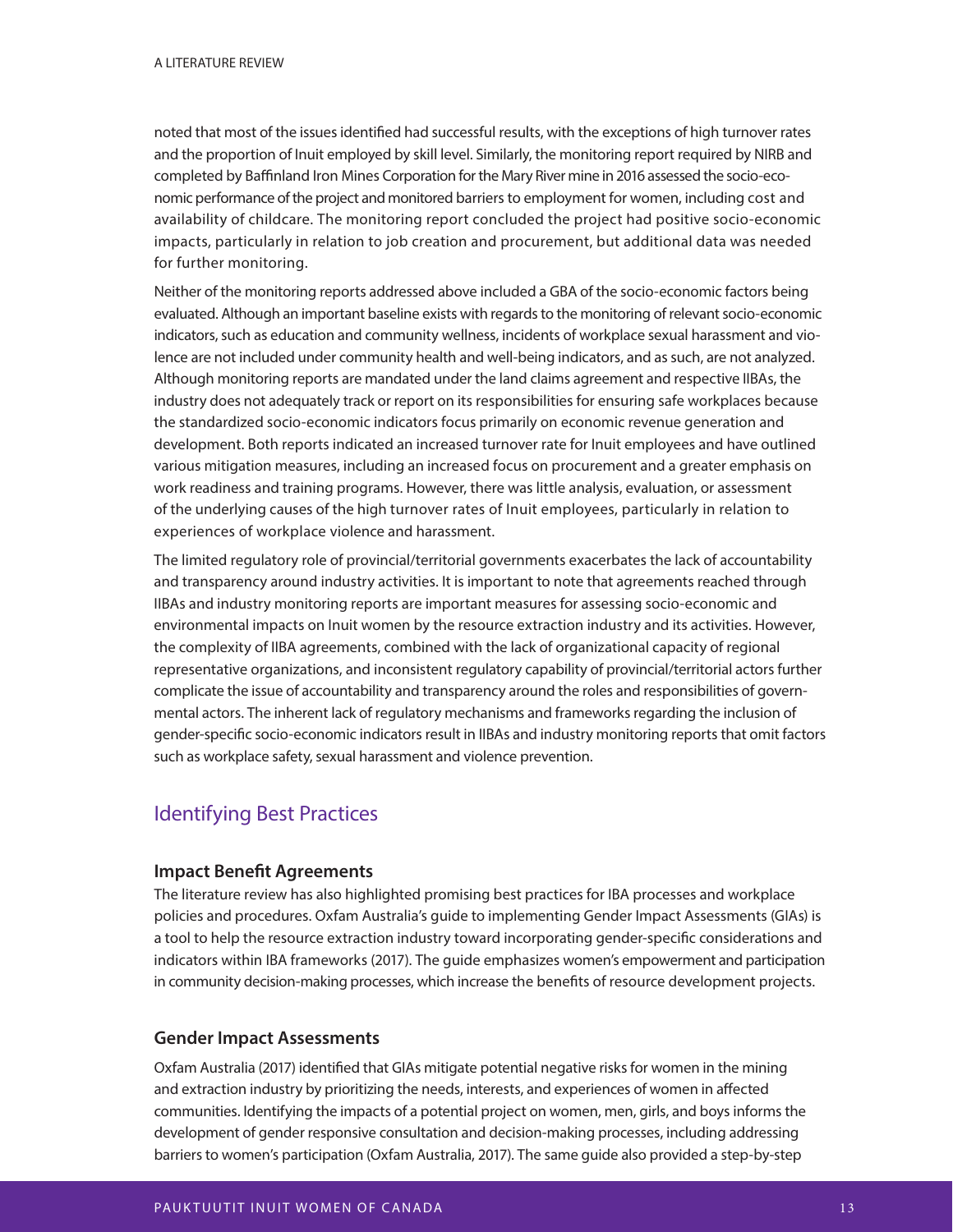framework for industry actors to design and implement meaningful GIA and IBA processes using participatory and inclusive methods. Likewise, Diges (2016) has further elaborated that the best methods to resolve questions of agreement enforcement include: building in effective communication methods; maintaining mutual respect, trust and openness; and developing an arbitration method through which agreements can be enforced. Diges further noted that the most effective enforcement mechanism is to have an efficient dispute resolution process embedded in IBAs.

### Recommendations

The National Inquiry into Missing and Murdered Indigenous Women (2019a) has very explicitly highlighted that "federal, provincial, territorial, and Indigenous governments, as well as mining and oil and gas companies, [need to] do a more thorough job of considering the safety of Indigenous women and children when making decisions about resource extraction on or near Indigenous territories" (p. 584). This literature review has provided insight into current structures and procedural frameworks of the resource extraction industry, as well as the legislative and policy measures taken by national, provincial/territorial and regional actors to safeguard and promote the employment and safety of Inuit women in the industry.

To ensure Inuit women's economic prosperity, safety, and security, we propose the following recommendations and actions: grievance mechanisms must be designed by women;

- gendered community consultations and impact
- assessments must be conducted prior to the formulation of IBAs;
- all relevant stakeholders must be included, namely women and community members, in all phases of IBA development including (re)negotiation, implementation, monitoring, evaluation and reporting processes;
- larger role for federal, provincial/territorial and regional representative organizations regarding the regulation of industry activities and procedures; and development and/or amendment of existing policies and procedures to effectively address the issue of workplace sexual harassment and violence.

### **Gender-Specific Impact Assessments and Community Consultations**

Gender-Specific Impact Assessments (GIAs) and consultations must be developed and implemented prior to IBAs and before extractive projects commence. By undertaking comprehensive GIAs, mining and extraction companies will ensure that their operations promote women's empowerment and participation in community decision-making processes (Oxfam Australia, 2009). The National Inquiry into Missing and Murdered Indigenous Women and Girls (2019b) calls directly for the completion of gender-based socio-economic impact assessments of potential projects to be included in project proposals along with plans to mitigate potential impacts and risks. The resource extraction industry often fails to adequately consult women when negotiating access to land and resources, but GIAs will ensure that proposed operations are reflective of the rights, interests and concerns of Inuit women and communities.

### **Including all Stakeholders in IBA Processes**

Inuit women and community members must be meaningfully included in IBA development, (re)negotiation, implementation, and monitoring processes, and must have adequate capacity to engage. Gender mainstreaming initiatives, combined with community outreach, must begin at the exploration stage of industry activities and continue throughout the life cycle of a project by implementing IBAs through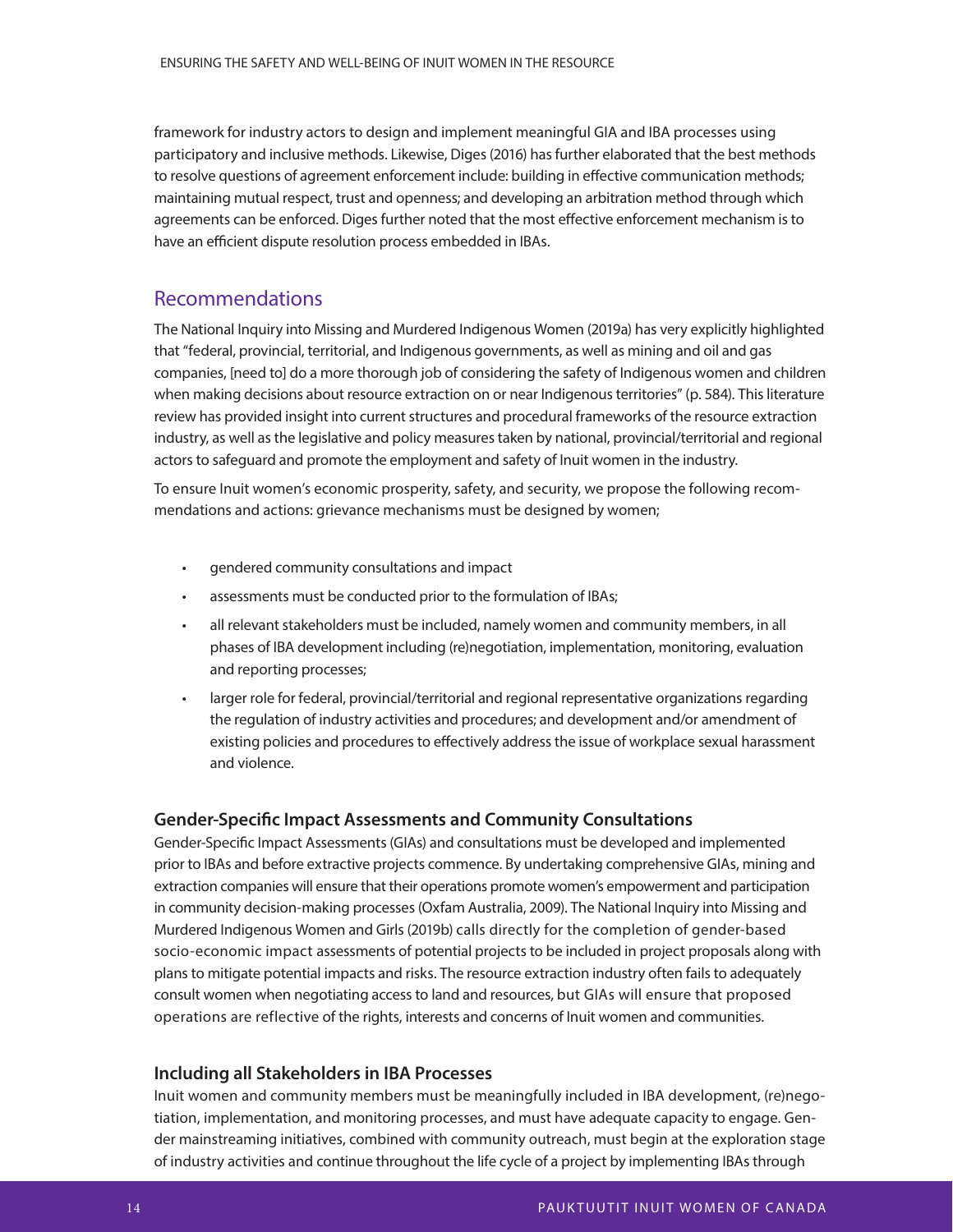(re)negotiations (World Bank, 2015). Specific gender mainstreaming actions include gender trainings; development of gender-specific monitoring tools and guidelines for community engagement; and GBA of monitoring and evaluation tools (World Bank, 2015). The industry can meaningfully incorporate gender mainstreaming tools in their operations by including women in IBA negotiations and discussions around land and resources management. The industry can also set targets and/or quota systems to promote women's roles in decision-making and leadership positions (World Bank, 2015). As noted by the National Inquiry into Missing and Murdered Indigenous Women and Girls (2019b), the industry and relevant negotiating stakeholders involved in IBAs should include provisions ensuring Indigenous women's safety and security are written into agreements. Ensuring the protection of women in the workplace through the creation and implementation of zero tolerance sexual harassment policies is another significant industry responsibility in addition to mitigating the negative impacts of extractive operations in nearby communities.

International frameworks of human rights reaffirm that Indigenous peoples have the right to determine and develop priorities for their territories and must give their free, prior and informed consent before the initiation of projects (United Nations Permanent Forum on Indigenous Issues, 2016). To meet their obligations under the principles of the UNDRIP, the TRC, and other international/ national human rights obligations, the industry must establish specific protocols to ensure the equitable, safe, and meaningful participation of women in IBA processes (Oxfam International, 2017). Inuit women's involvement in IBA processes must be planned and equal, rather than incidental or accidental, in order to ensure that all agreements include gender-specific environmental, cultural and socio-economic indicators (Archibald and Crnkovich, 1999).

#### **Governance Roles and Responsibilities**

The Universal Declaration of Human Rights (UDHR) emphasizes the role of governments in ensuring that everyone has the right to work under just and favourable conditions and experiences an adequate standard of living required for health and well-being (United Nations, 1948). The UN's Guiding Principles on Business and Human Rights also notes that states must protect against human rights abuses within their territories and/ or jurisdictions by third parties, including business industries (United Nations Human Rights Office of the High Commissioner, 2011).

The federal, provincial/territorial, and regional representative organizations, under the direction of the UNDRIP, the TRC Calls to Action, and the Calls to Justice of the National Inquiry into Missing and Murdered Indigenous Women and Girls, must play a larger role in the regulation of industry activities to ensure the well-being, safety and prosperity of Inuit women and communities. Current industry activities across Inuit Nunangat are primarily monitored through IBAs, which often do not include provisions for workplace safety for Inuit women. It has been highlighted that IBA negotiations are often exclusionary and agreements are often finalized between regional representative organizations and industry actors without meaningful input from Inuit women and communities (Diges, 2016; Steinstra et al., 2016c; Archibald and Crnkovich, 1999). Additionally, Harvard Law School International Human Rights Clinic (2015), mechanisms must address both the needs and expectations of those who have experienced workplace sexual harassment and violence. As such, grievance and remedy mechanisms must be designed by Inuit women and for Inuit women. Additionally, formal grievance mechanisms or processes should include other Inuit women, and should be accessible and available in the appropriate regional Inuktitut dialects. even when IBAs are being monitored, regional representative actors lack the capacity to effectively monitor and evaluate their implementation.

The same governments and organizations must work to ensure a regulated environment is created in which gender-specific impact assessments, community consultations and IBA processes become standard practice. All levels of government must guarantee relevant legislation and IBAs directly support equal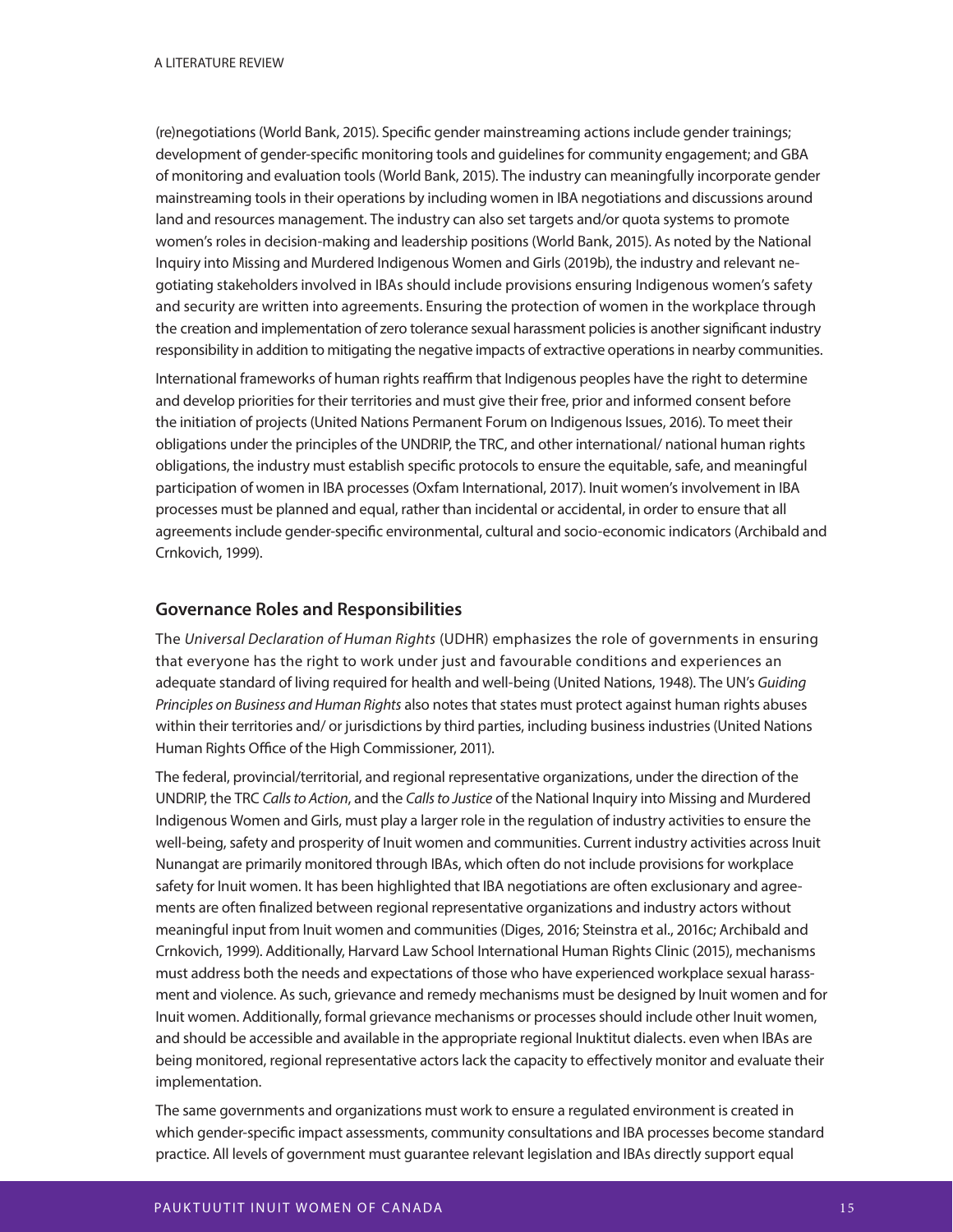employment of Inuit women and implementation of industry-wide workplace sexual harassment policies and procedures. Federal and provincial/territorial governments must also work with regional representative organizations to design industry targeted incentives to reward extraction actors that promote Inuit women's participation in decision-making and leadership roles. There is also a need for the collection of gender disaggregated data regarding the number of Inuit women employed at mines, their roles, the number of workplace sexual harassment grievances filed, and the mechanisms used to address them. The availability of such data would help identify current structural gaps which prevent Inuit women from participating safely in the resource extraction industry.

### **Effective Policies and Procedures**

The literature suggests a need for clear policies and recourse mechanisms to address workplace sexual harassment and violence (Gibson et al., 2017). Policies and procedures that address sexual harassment and violence in the workplace must be co-developed with Inuit women so that they are clear, distinct, accessible and meet the needs of Inuit women. The Human Resources Professional Association (2018) recommends that this be a unique and stand-alone policy, distinct from the general workplace employee conduct/harassment policy, citing that sexual assault and harassment incidents require specialized mechanisms. Furthermore, the association identifies the need for clear definitions of sexual harassment and assault to be embedded into policies and procedures (Human Resources Professional Association 2018).

The Ontario Human Rights Commission (2013) includes examples of sexual and gender-based harassment which range from unwanted touching to sexual jokes and derogatory comments to physical assault, including rape. In any such policy, steps for action should be clearly outlined if the perpetrator is a supervisor, company officer, or board director (Lomas, as cited in Rolfe, 2018). Additionally, workplace policies should be clear about the entirety of the reporting process (Lomas, as cited in Rolfe, 2018; Ontario Human Rights Commission, 2013).

The Human Resources Professional Association notes that the policy should:

**clearly outline how to make a complaint, who to make a complaint to, what rights the complainant and accused have in the investigations process, what the investigation process**  entails, the process for making findings of fact and collective evidence, how the final deter**mination is made, who makes it and what the possible penalties are (2018, p. 15).**

Workplace policies and procedures need to clearly outline the remedy and/or grievance mechanisms available to Inuit women. As reported by Oxfam International (2017), grievance mechanisms should be transparent, rights-based, and accessible. Nightingale, Czyzewski, Tester and Aaruaq (2017) note that women should be directly involved in the development of mechanisms or processes for reporting incidents of gender-based discrimination and violence in the workplace. As indicated by Coumans (2018), the Columbia Law School Human Rights Clinic and Harvard Law School International Human Rights Clinic (2015), mechanisms must address both the needs and expectations of those who have experienced workplace sexual harassment and violence. As such, grievance and remedy mechanisms must be designed by Inuit women and for Inuit women. Additionally, formal grievance mechanisms or processes should include other Inuit women, and should be accessible and available in the appropriate regional Inuktitut dialects.

Company-wide training and education about new or enhanced policies and procedures are imperative to their success (Gibson et al., 2017). Lomas (as cited by Rolfe, 2018) echoed the need for more training, stating, "I've worked for companies that had a great harassment policy, apparently. But we never heard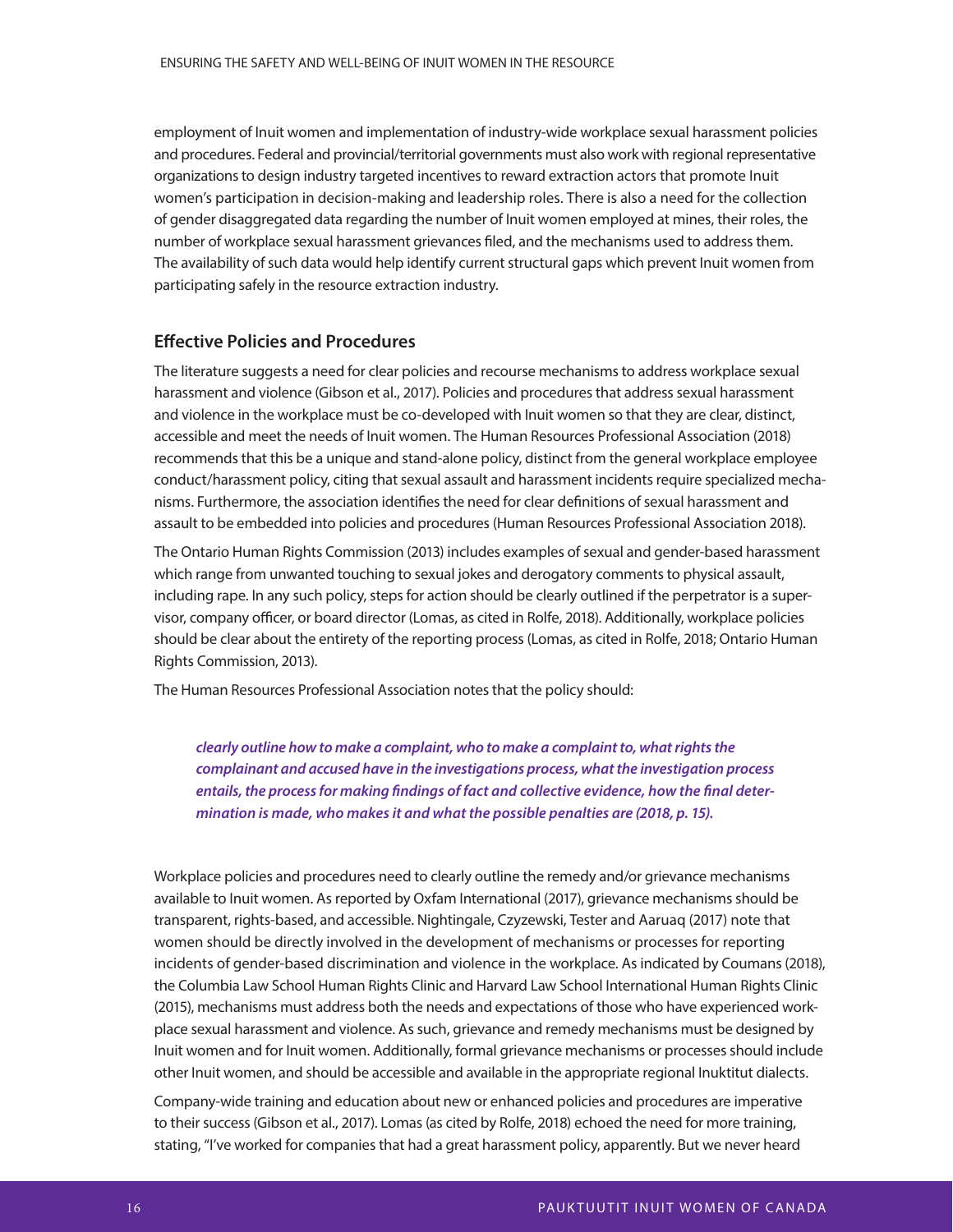about it…we were never educated on it or given the definitions of these behaviors." Training on policies and procedures should go together with company-wide gender sensitivity or awareness training along with increased training for medical staff on the issue of sexual assault and harassment (Gibson et al., 2017; Mining Watch Canada, 2004; Oxfam International, 2017). In 2017, Nightingale, Czyzewski, Tester and Aaruaq also reported Inuit women in the workplace were not aware of their rights. As such, it is also critical that Inuit women receive culturally appropriate, safe and accessible workplace training in their specific Inuktitut dialect on new and existing policies and procedures to increase knowledge and awareness of their rights.

## Conclusion

A comprehensive analysis of the relevant literature highlights that gender-specific socio-economic indicators pertaining to the well-being and prosperity of Inuit women and communities are not incorporated into formal policies, procedures and frameworks for a myriad of reasons presented in this review. This review has highlighted that current systems do not take into consideration the unique needs and circumstances of Inuit women, nor do the actors responsible for these structural processes incorporate gendered socio-economic considerations or consult with and/or include women meaningfully in the development phases. There is also a clear lack of accountability and transparency around the regulatory roles and responsibilities of governmental (both federal and provincial/territorial), regional and industry actors in relation to the development and implementation of gender-impact assessments and workplace safety policies. As such, there is an evident need for:

- grievance mechanisms to be designed by women;
- conducting gendered community consultations and impact assessments prior to the formulation of IBAs;
- inclusion of all relevant stakeholders, including women and community members, in the IBA development,(re) negotiation, implementation and monitoring processes;
- designation of a larger regulatory role for the federal, provincial/territorial and regional representative org development and/or alteration of existing policies and procedures to effectively address the issue of workplace sexual harassment and violence.
- development and/or alteration of existing policies and procedures to effectively address the issue of workplace sexual harassment and violence.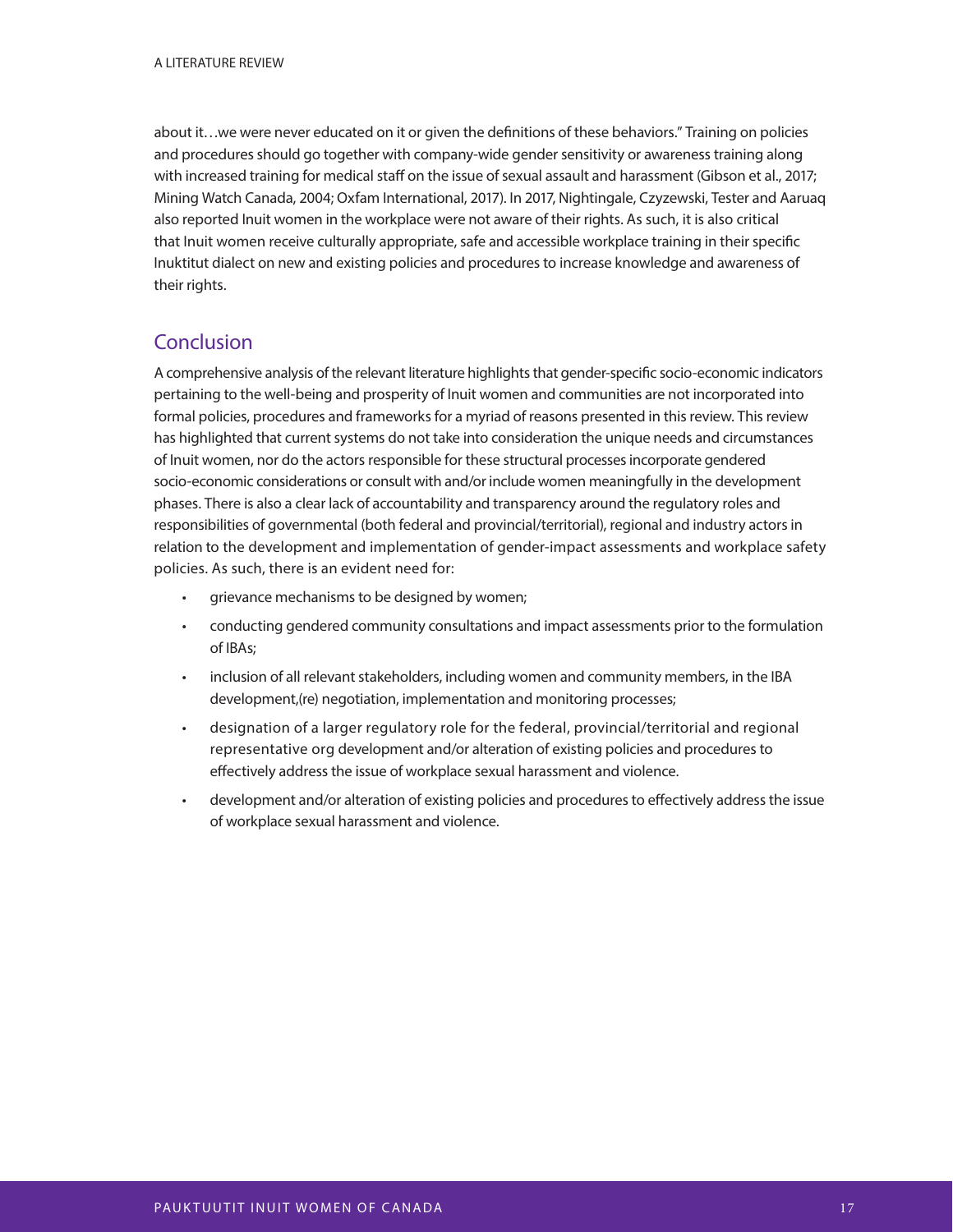### **References**

Agnico Eagle Mines. (2016). Meadowbank gold mine 2016 socio-economic monitoring report. Retrieved from: http://www.mining-north.com/\_rsc/site-content/library/publications/Meadowbank%20Gold%20Mine%20 2016%20 Socio-Economic%20Monitoring%20 Report%20FINAL.pdf.

Archibald, L., and Crnkovich, M. (1999). If gender mattered: A case study of Inuit women, Land Claims and the Voisey's Bay Nickel Project. Ottawa, ON: Canada. Status of Women Canada.

Asch, M. (1984). Home and Native Land: Aboriginal Rights and the Canadian Constitution. Vancouver, BC: Canada. University of British Columbia.

Association for Women's Rights in Development. (2017). Women human rights defenders confronting extractive industries. Retrieved from: https://justice-project.org/wp-content/uploads/2017/08/women-hr-defenders-2017-eng.pdf.

Baffinland Iron Mines Corporation. (2016). 2016 socio-economic monitoring report for the Mary River Project. Retrieved from: http://www.miningnorth.com/\_rsc/site-content/library/publications/Mary%20River%20 %202016%20 Socio%20Economic%20Mon- itoring%20Report.pdf.

Barrick Gold Corporation. (2012). Policy with respect to the Declaration of Fundamental Principles and Rights at Work. Toronto, ON: Barrick Gold Corporation.

Barrick Gold Corporation. (2017). Code of business conduct and ethics. Toronto, ON: Barrick Gold Corporation. Barrick Gold Corporation. (2018). Human rights policy. Toronto, ON: Barrick Gold Corporation.

Bill C-262: An Act to ensure that the laws of Canada are in harmony with the United Nations Declaration on the Rights of Indigenous Peoples. (2016). 1st Reading Apr. 21, 2016, 42nd Parliament, 1st session. Retrieved from the Parliament of Canada website: https://www.parl.ca/DocumentViewer/en/42-1/bill/C-262/first-reading.

Canadian Charter of Rights and Freedoms, s 7, Part I of the Constitution Act, 1982, being Schedule B to the Canada Act 1982 (UK), 1982, c11.

Centre for Indigenous Cultures of Peru. (2013). Violence and Indigenous women. Retrieved from: http://chirapaq.org. pe/en/violence-and-indigenous-women.

Columbia Law School of Human Rights Clinic and Harvard Law School International Human Rights Clinic. (2015). Righting wrongs? Barrick Gold's remedy mechanisms for sexual violence in Papua New Guinea. New York, NY and Cambridge, MA: Columbia Law School and Harvard Law School.

Commissioner of Nunavut and Legislative Assembly. (2004). Human Rights Act. Retrieved from: https://www.nhrt.ca/files/ NHR\_Act\_Eng.pdf

Coumans, C. (2018). Inequality of arms: A summary of concerns raised by victims of violence by private and public mine security at Barrick Gold's North Mara Gold Mine in Tanzania regarding the mine's new Operation-level Grievance Mechanism. Ottawa, ON: MiningWatch Canada. Commissioner of Nunavut and Legislative Assembly. (2004).

Human Rights Act. Retrieved from: https://www.nhrt.ca/files/NHR\_Act\_Eng.pdf.

Coumans, C. (2018). Inequality of arms: A summary of concerns raised by victims of violence by private and public mine security at Barrick Gold's North Mara Gold Mine in Tanzania regarding the mine's new Operation-level Grievance Mechanism. Ottawa, ON: MiningWatch Canada.

Cox, D., and Mills, S. (2015). Gendering environmental assessment: Women's participation and employment outcomes at Voisey's Bay. Arctic, 68(2), 246-260.

Dalseg, S.K., Kuokkanen, R., Mills S., and Simmons, D. (2018). Gender Environmental Assessments in the Canadian North: Marginalization of Indigenous women and traditional economies. The Northern Review, 25, 135-166.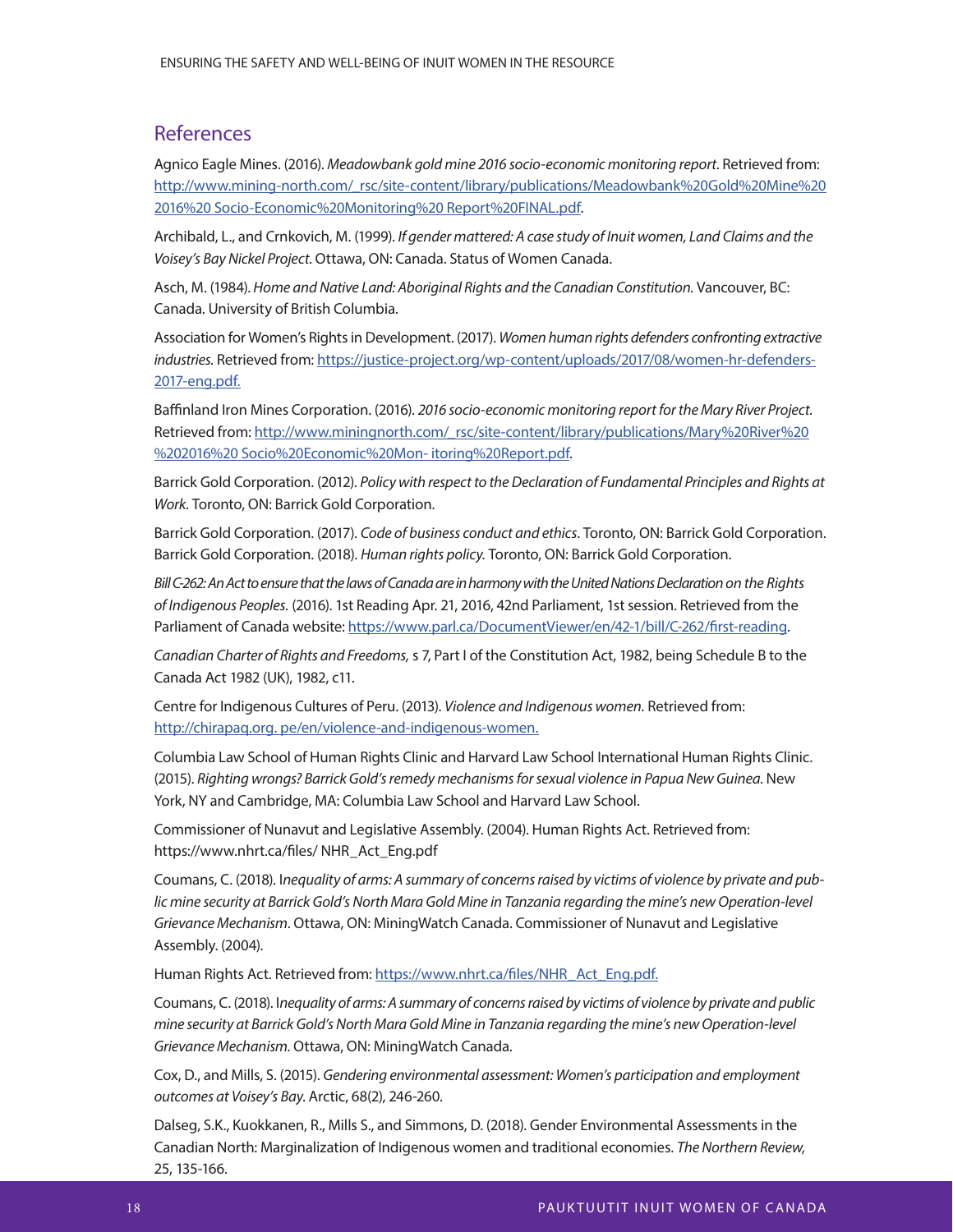De Beers Group of Companies. (2012). Employee human rights policy. St. Helier, NJ: De Beers Group of Companies.

De Beers Group of Companies. (2017). Our code of conduct: Our values in action. St. Helier, NJ: De Beers Group of Companies.

Department of Economic Development and Transportation, Government of Nunavut. (2018). The Government of Nunavut's regulatory role in resource development. Retrieved from:

https://static1.squarespace.com/static/527e42c4e- 4b0aea5e0569d-9bt/5af203dd575d1fa91a5913bb/1525810176700/2+-+Zell+-+EDT.pdf.

Diges, C. (2016). Sticks and bones: Is your IBA working? Amending and enforcing Impact Benefit Agreements. Retrieved from: http://www.cbern.ca/content/uploads/sites/4/2016/03/Sticks-and-Bones\_-Is-your-IBA-Working- Amending-and-Enforcing-Impact-Benefit-Agreements.pdf.

Gibson, G., and O'Faircheallaigh, C. (2015). IBA community toolkit: Negotiation and implementation of Impact and Benefit Agreements. Toronto, ON: The Gordon Foundation.

Gibson, G., Hoogeveen, D., MacDonald, A., and the Firelight Group. (2018). Impact Assessment in the Arctic: Emerging practices of Indigenous-led review. Whitehorse, Yukon: Gwich'in Council International.

Gibson, G., Yung, K., Chisholm, L. and Quinn, H. with Lake Babine Nation and Nak'azdli Whut'en. (2017). Indigenous communities and industrial camps: Promoting healthy communities in settings of industrial change. Victoria, B.C.: The Firelight Group.

Glencore. (2011). The Raglan Agreement. Laval, Quebec: Glencore Mine Raglan.

Glencore. (2017). Health, safety, environment and community (HSEC) policy. Laval, Quebec: Glencore Mine Raglan.

Government of the Northwest Territories. (2019). Human rights act. Retrieved from: http://nwthumanrights.ca/ wp-content/up- loads/2019/08/08-2019-Human-Rights-Act.pdf.

Gouvernement du Québec. (2017). Charter of human rights and freedoms. Retrieved from: http://legisquebec.gouv. qc.ca/en/ ShowTdm/cs/C-12.

Handelsman, Simon D. (2002). Human rights in the minerals industry. International Institute for Environmental Develoment, 9, 10-12.

Human Resources Professional Association. (2018). Doing our duty: Preventing sexual harassment in the workplace. Retrieved from: https://www.hrpa.ca/Documents/Public/Thought-Leadership/Doing-Our-Duty. PDF

International Labour Organization (1989). Indigenous and Tribal Peoples Convention. Geneva: Governing Body of the International Labour Office.

International Labour Organization. Sample sexual harassment policy. Retrieved from: https://www.ilo.org/wcmsp5/ groups/public/asia/ro-bangkok/ilo-suva/documents/policy/wcms\_407364. pdf.

Inuvialuit Regional Corporation and the Government of Canada. (2005). Inuvialuit Final Agreement. Retrieved from: https:// www.inuvialuitland.com/resources/Inuvialuit\_Final\_Agreement.pdf.

Labrador Inuit Association and the Government of Canada. (2005). Labrador Inuit Land Claims Agreement. Retrieved from: https://www.nunatsiavut.com/wp-content/uploads/2014/07/Labrador-Inuit-Land-Claims-Agreement.pdf.

Makivik Corporation and the Government of Canada. (2008). Nunavik Land Claims Agreement. Retrieved from: https://www. makivik.org/wp-content/uploads/2013/02/NILCA\_Agreement.pdf.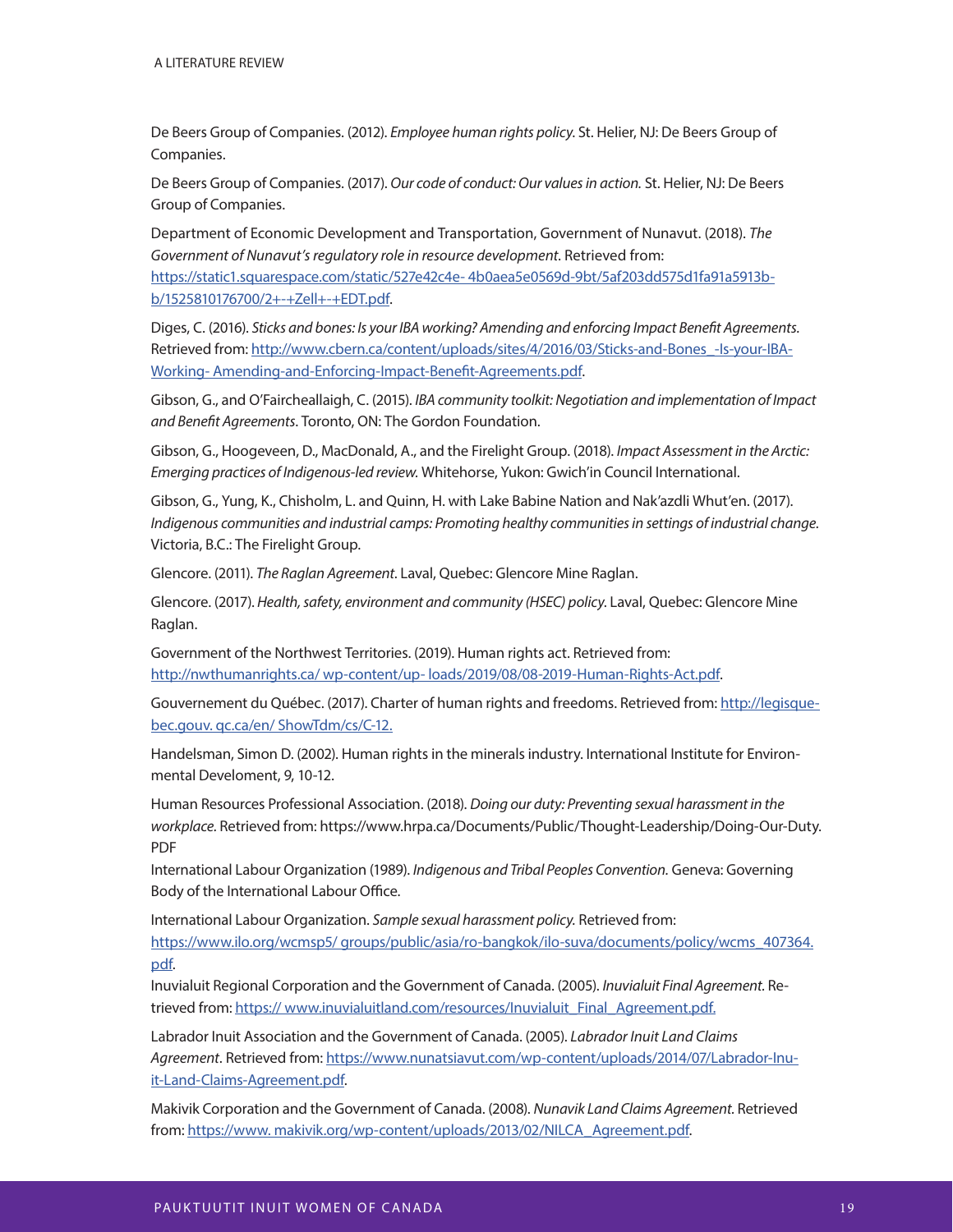Makivik Corporation. (2014). Nunavik Inuit mining policy. Retrieved from: https://www.makivik.org/wp-content/up- loads/2014/11/NMP-ief-F.pdf.

MiningWatch Canada. (2004). Overburdened: understanding the impacts of mineral extraction on women's health in mining communities. Ottawa, ON: MiningWatch Canada.

National Aboriginal Health Organization. (2009). Impact Benefit Agreements: A tool for healthy communities? Ottawa, ON: University of Ottawa.

National Inquiry into Missing and Murdered Indigenous Women and Girls. (2019). Reclaiming power and place: The final report of the National Inquiry into Missing and Murdered Indigenous Women and Girls (Volume 1a). Retrieved from: https:// www.mmiwg-ffada.ca/wp-content/uploads/2019/06/Final\_Report\_Vol\_1a-1. pdf.

National Inquiry into Missing and Murdered Indigenous Women and Girls. (2019). Reclaiming power and place: The final report of the National Inquiry into Missing and Murdered Indigenous Women and Girls (Volume 1b). Retrieved from: https:// www.mmiwg-ffada.ca/wp-content/uploads/2019/06/Final\_Report\_Vol\_1a-1. pdf.

Newfoundland and Labrador House of Assembly. (2010). Human rights act, 2010. Retrieved from: https://assembly. nl.ca/Legislation/sr/statutes/h13-1.htm.

Nightingale, E., Czyzewski, K., Tester, F., and Aaruaq, N. (2017). The effects of resource extraction on Inuit women and their families: Evidence from Canada. Gender and Development 25(3), 367-385.

Nunatsiaq News (2018). Inuit women working at Baffin mine face regular harassment, discrimination. Retrieved from: https://nunatsiag.com/stories/article/65674inuit\_women\_working\_at\_baffin\_mine\_face\_ regular\_harassment\_discrimina/.

Nunavut Tunngavik Inc. and the Government of Canada. (2009). Nunavut Land Claims Agreement. Retrieved from: https://www. tunngavik.com/documents/publications/2004-00-00-A-Plain-Language-Guide-to-the-Nunavut-Land- Claims-Agreement-English.pdf.

O'Faircheallaigh, C. (2011). Indigenous women and mining agreement negotiations: Australia and Canada. In K. Lahiri-Dutt (Ed.), Gendering the field: towards sustainable livelihoods for mining communities (87-110). Canberra: Australian National University.

Ontario Human Rights Commission. (2013). Policy on preventing sexual and gender-based violence. Retrieved from: http:// www.ohrc.on.ca/sites/default/files/policy%20on%20preventing%20sexual%20and%20 gender-based%20harass- ment\_2013\_accessible\_1.pdf.

Organization for Economic Cooperation and Development (2011). Guidelines for Multinational Enterprises.

Oxfam Australia. (2009). Women, communities and mining: the gender impacts of mining and the role of gender impact assessment. Victoria, Australia: Oxfam Australia.

Oxfam Australia. (2017). A guide to Gender Impact Assessment for the extractive industries. Retrieved from: https://www. oxfam.org.au/wp-content/uploads/2017/04/2017-PA-001-Gender-impact-assessments-inmining-report\_ FA\_WEB.pdf.

Oxfam International. (2017). Position paper on gender justice and the extractive industries. Retrieved from: https://www.ox- fam.ca/wp-content/uploads/2017/05/position\_pater\_on\_gender\_justice\_and\_th\_extractive\_ industries\_oxfam.pdf

Pauktuutit Inuit Women of Canada and University of British Columbia. (2014). The impact of resource extraction on Inuit women and families in Qamani'tuaq, Nunavut Territory - a qualitative assessment. Vancouver, BC: Canadian Women's Foundation.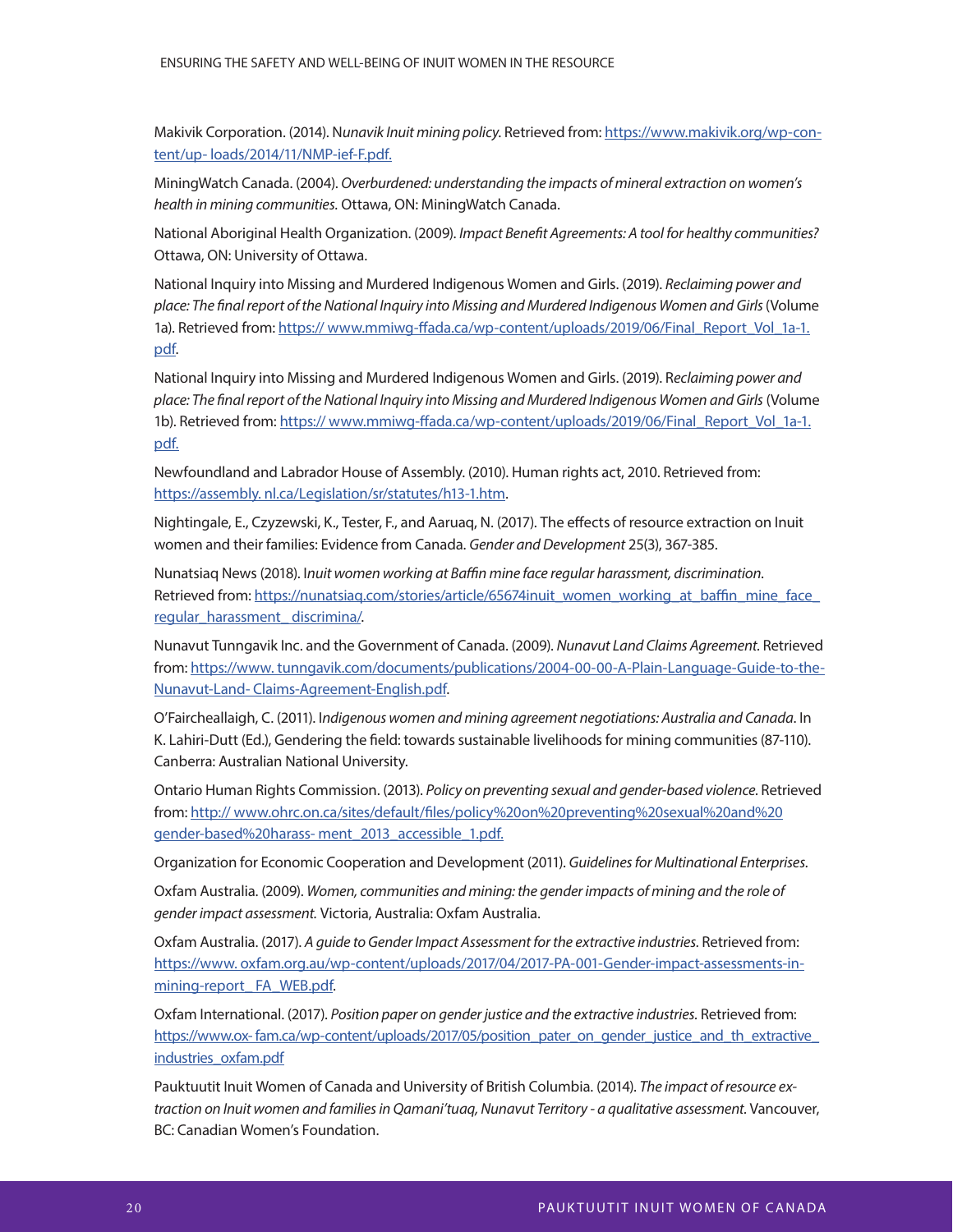Pauktuutit Inuit Women of Canada and University of British Columbia. (2016). The impact of resource extraction on Inuit women and families in Qamani'tuaq, Nunavut Territory - a quantitative assessment. Vancouver, BC: Canadian Women's Foundation.

Qikiqatani Inuit Association. (2017). Mary River Inuit Impact and Benefit Agreement three year review (2013-2016). Retrieved from: https://qia.ca/wp-content/uploads/2017/06/160916-qia-iiba-3yearreview-eng-final-2. pdf .

Rolfe, K. (2018). Mining's #MeToo movement. CIM Magazine. Retrieved from: http://magazine.cim.org/en/ news/2018/minings-me-too-moment/

Steinstra, D., Clow, B., Baikie, G., Stinson, J., and Manning, S. (2016). Gender-based analysis meets environmental assessment: Aligning policy mechanisms to address resource development in Canada's North. Ottawa, ON: Canadian Research Institute for the Advancement of Women.

Steinstra, D., Levac, L., Baikie, G., Stinson, J., and Manning, S. (2016). What do gender and diversity have to do with it? Responding to community impacts of Canada's Northern resource development agenda. Ottawa, ON: Canadian Research Institute for the Advancement of Women.

Steinstra, D., Levac, L., Baikie, G., Stinson, J., Clow, B., and Manning, S. (2016). Gendered and intersectional implications of energy and resource extraction in resource-based communities in Canada's North. Ottawa, ON: Canadian Research Institute for the Advancement of Women.

Stinson, J., and Levac, L. (2016). Requiring gender-based analysis plus (GBA+) and participatory research principles in Environmental Assessments. Ottawa, ON: Canadian Research Institute for the Advancement of Women.

Truth and Reconciliation Commission of Canada. (2015). Honouring the truth and reconciling for the future: Summary of the final report for the Truth and Reconciliation Commission of Canada. Retrieved from: http:// www. myrobust.com/websites/trcin-stitution/File/Reports/Executive\_Summary\_English\_Web.pdf

United Nations Human Rights Office of the High Commissioner. (2011). Guiding principles on business and human rights. New York and Geneva: United Nations Human Rights Office of the High Commissioner.

United Nations Permanent Forum on Indigenous Issues. (2016). United Nations Permanent Forum on Indigenous issues: Report on the 16th session. Retrieved from: https://www.un.org/development/desa/indigenouspeoples/wp-con- tent/uploads/ sites/19/2016/04/2030-Agenda-recommendations\_16th-Session.pdf

United Nations Human Rights Council (2011). Guiding Principles on Business and Human Rights. New York and Geneva: United Nations Human Rights Council. Retrieved from: http://www.oecd.org/daf/inv/mne/48004323. pdf.

United Nations. (1948). Universal Declaration on Human Rights. Retrieved from: http://www.un.org/en/ udhrbook/ pdf/ udhr\_booklet\_en\_web.pdf.

United Nations General Assembly. (2007). United Nations Declaration on the rights of Indigenous peoples. Retrieved from: https://www.un.org/development/desa/indigenouspeoples/declaration-on-the-rights-of-indigenous-peoples.html.

Women in Mining Canada. (2010). Ramp-UP: A study on the status of women in Canada's mining and exploration sector. Toronto, ON: Women in Mining Canada.

Women in Mining Canada. (2016). Welcoming to women: An action plan for Canada's mining employers. Toronto, ON: Women in Mining Canada.

World Bank. (2015). Strategies for mainstreaming gender in the extractive industries. Retrieved from: https:// olc. world- bank.org/system/files/WB\_Nairobi\_last.pdf.